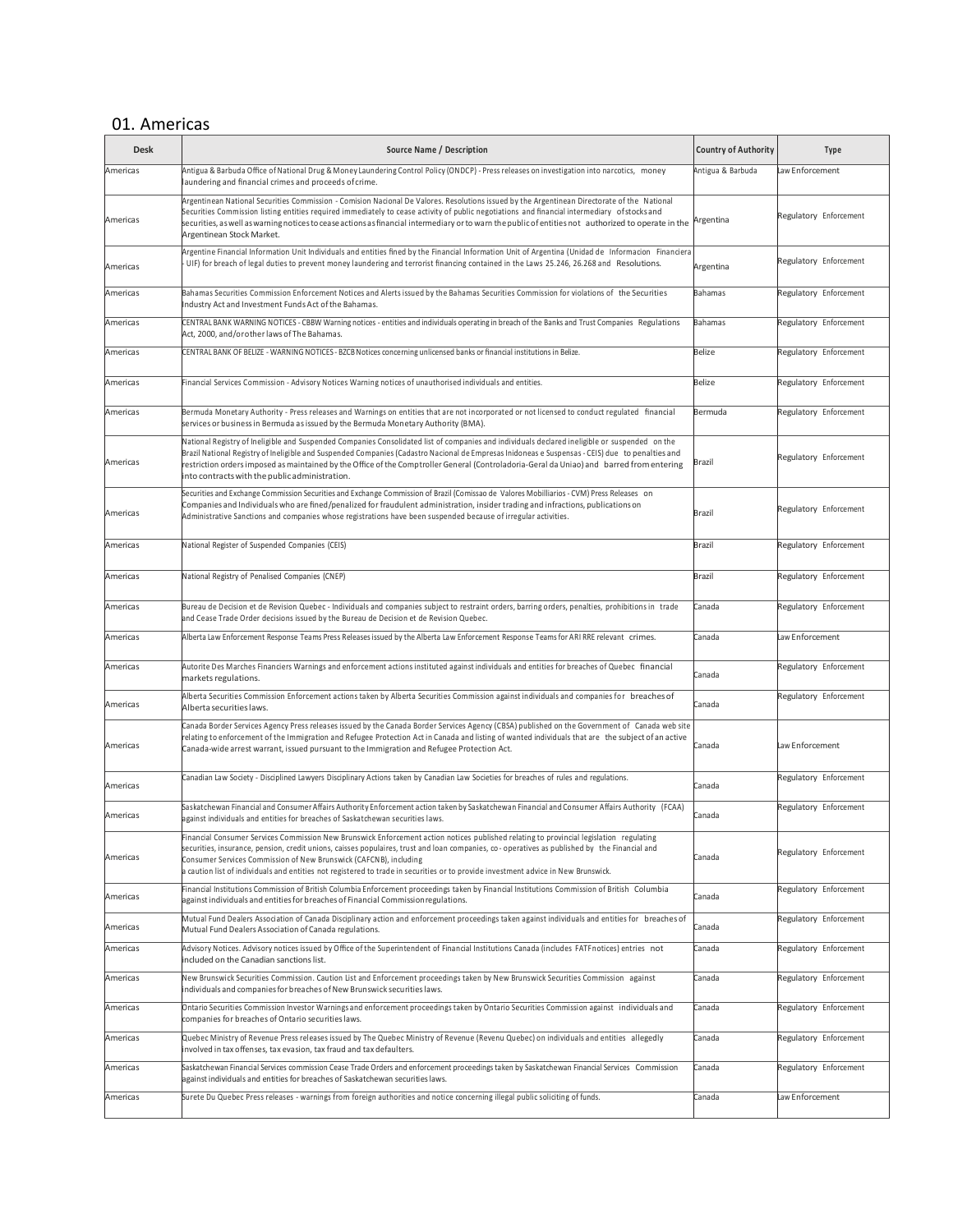| Americas | Quebec Administrative Tribunal of Financial Markets Enforcement action taken by the Administrative Tribunal of the Financial Markets of Quebec<br>TMF - Tribunal Administratif des Marchés Financiers) against individuals and entities for breaches of Quebec securities laws and financial products<br>Canada<br>and services laws.                                                                                                                                    |                | Regulatory Enforcement |
|----------|--------------------------------------------------------------------------------------------------------------------------------------------------------------------------------------------------------------------------------------------------------------------------------------------------------------------------------------------------------------------------------------------------------------------------------------------------------------------------|----------------|------------------------|
| Americas | Quebec Permanent Anti-Corruption Unit. Law enforcement action relating to corruption and investigations of influencepeddling and collusion in<br>Canada<br>the Canadian province of Quebec.                                                                                                                                                                                                                                                                              |                | Law Enforcement        |
| Americas | CANADIAN SECURITIES ADMINISTRATORS - persons and/or companies who appear to be engaging in securities activities that may pose a risk to investors<br>per CSA member bodies.                                                                                                                                                                                                                                                                                             | Canada         | Regulatory Enforcement |
| Americas | FINANCIAL TRANSACTIONS REPORTS ANALYSIS CENTRE - Administrative penalties imposed on persons and entities for violations of the Proceeds of Crime<br>(Money Laundering) and Terrorist Financing Regulations as published by the Financial Transactions and Reports Analysis Centre of Canada (FINTRAC),<br>Canada<br>as well as persons and entities reported by FINTRAC to be involved in activities violating said regulations.                                        |                | Regulatory Enforcement |
| Americas | Investment Industry Reg. Organisation of Canada Consolidated Enforcement notices, hearings, media releases and enforcement decisions issued by<br>the Investment Industry Regulatory Authority of Canada (IIROC) against individuals and entities for violations of IIROC Marketplace and Dealer<br>Canada<br>Rules.                                                                                                                                                     |                | Regulatory Enforcement |
| Americas | OSFI CANADA - Office of the Superintendent of Financial Institutions - Bank Warning Notices Warning notices relating to fraudulent and unlicenced<br>financial institiutions.                                                                                                                                                                                                                                                                                            | Canada         | Regulatory Enforcement |
| Americas | Quebec Chambre De La Securite Financiere Disciplinary Actions issued by Quebec Chambre de la Securite Financiere against individuals and entities<br>which includes reprimands, temporary and permanent striking off the roll, fines and restitution orders.                                                                                                                                                                                                             | Canada         | Regulatory Enforcement |
| Americas | POLICE SERVICE of TORONTO - TPS News Releases issued by the Toronto Police Services for ARI RRE crimes.                                                                                                                                                                                                                                                                                                                                                                  | Canada         | Law Enforcement        |
| Americas | Government of Canada - Global Affairs - Current Sanctions                                                                                                                                                                                                                                                                                                                                                                                                                | Canada         | Sanctions              |
| Americas | / CIMA CAYMAN ISLANDS - MONETARY AUTH. - CIMA Notices include enforcements notices - fraudulent websites, struck off or dissolved mutual funds (<br>administrators.                                                                                                                                                                                                                                                                                                      | Cayman Islands | Regulatory Enforcement |
| Americas | Chilean Superintendency of Banks and Financial Institiutions Entities and individuals fined by the Chilean Superintendency of Banks and<br>Financial Institutions (Superintendencia de Bancos e Instituciones Financieras) for violations of the governing laws them, and by-laws or<br>instructions legally issued by the Superintendent of Banks.                                                                                                                      | Chile          | Regulatory Enforcement |
| Americas | Chilean Financial Analysis Unit Administrative sanctions and penalties issued against entities regulated by the Chilean Financial Analysis Unit<br>(Unidad de Analisis Financiero - UAF) for breach of legal duties to prevent money laundering and terrorist financing according to the Law<br>19.913 and Circulars.                                                                                                                                                    |                | Regulatory Enforcement |
| Americas | Chilean Securities and Insurance Supervisor List of entities and individuals fined by Superintendencia de Valores y Seguros (Chilean Securities and<br>Insurance Supervisor) for violations of financial regulations. List of individuals whose register of External Auditor has been cancelled or entities<br>whose authorization to operate has been revoked.                                                                                                          | Chile          | Regulatory Enforcement |
| Americas | Chile<br>Dept of Labour- Sanctions for Anti-Union Activities (List)                                                                                                                                                                                                                                                                                                                                                                                                      |                | Regulatory Enforcement |
| Americas | Prosecutor Generals Office of Colombia - List of individuals and entities dismissed from office, banned or suspended from holding public office or<br>fined by the Prosecutor General Office of Colombia (Procuraduria General de la Nacion - PGO).                                                                                                                                                                                                                      | Colombia       | Law Enforcement        |
| Americas | Financial Superintendence of Colombia - Administrative actions, fines and final resolutions instituted against supervised entities, directors,<br>stock market agents and other individuals by the Financial Superintendence of Colombia (Superintendencia Financiera de Colombia) for violations<br>Colombia<br>of financial legislation and/or internal regulations.                                                                                                   |                | Regulatory Enforcement |
| Americas | Superintendence of Industry and Commerce - List of individuals and entities sanctioned by the Colombian Superintendence of Industry and<br>Commerce (Superintendencia de Industria y Comercio - SIC) for violation of example Consumer Protection Laws, Competition Protection Laws,<br>Colombia<br>ndustrial Protection Laws and Personal Data Protection Laws. Monitored for ARI RRE relevant crimes.                                                                  |                | Regulatory Enforcement |
| Americas | Superintendence of Banks of Ecuador - Entities listed as unauthorized by the Superintendence of Banks of Ecuador (Superintendencia de Bancos del<br>Ecuador - SBS) to carry out business as financial providers, broker dealers, securities or investments intermediaries.                                                                                                                                                                                               | Ecuador        | Regulatory Enforcement |
| Americas | INTER-AMERICAN DEVELOPMENT BANK - IDB Notices of firms and individuals sanctioned by the Bank making them ineligible to be awarded IDB-<br>financed contracts.                                                                                                                                                                                                                                                                                                           | International  | Regulatory Enforcement |
| Americas | Jamaican Financial Services Commission - Warnings of unauthorised firms and individuals                                                                                                                                                                                                                                                                                                                                                                                  | amaica         | Regulatory Enforcement |
| Americas | Central Bank of Mexico - Sanctions imposed by the Central Bank of Mexico (Banco de Mexico - BANXICO) on financial intermediaries for violations of<br>the Banco de Mexico Law, of the Law for Transparency and Order of Financial Services and of the Law for Credit Institutions.                                                                                                                                                                                       | Mexico         | Regulatory Enforcement |
| Americas | Mexican National Banking Securities Commission - List of entities and individuals fined for violations of the specific financial regulations or<br>unauthorized by the National Banking and Securities Commission of Mexico (Comision Nacional Bancaria de Valores) to raise funds from the public.                                                                                                                                                                      | Mexico         | Regulatory Enforcement |
| Americas | CONDUSEF MEXICO - Comision Nacional Para La Proteccion Y Defensa De Los Usuarios De Servcios Financieros - List of financial entities fined for<br>failure to comply with the Law for Transparency and Order of Financial Services, the Law on Credit Institutions and the Law for the Regulation of<br>the Credit Information Companies.                                                                                                                                | Mexico         | Regulatory Enforcement |
| Americas | MXCNSFMEXICO - Mexican Insurance and Surety National Commission - List of entities and individuals fined, suspended and/or licenses revoked by<br>the Mexican Insurance and Surety National Commission (Comision Nacional de Seguros Y Fianzas) for violations of financial legislation and/or<br>internal regulations.                                                                                                                                                  |                | Regulatory Enforcement |
| Americas | Mexican Prosecutors General Offices - List of wanted fugitive persons issued by the various Prosecutors General Offices (Procuraduria General de la<br>Republica or PGR) in Mexico                                                                                                                                                                                                                                                                                       | Mexico         | Law Enforcement        |
| Americas | Mexican TaxAdministration Service - List of taxpayers (individuals and/or entities) listed as sentenced for tax offences and/or listed as taxpayer with Mexico<br>alleged simulated operations and/orinvolved in issuing false invoices (facturas apocrifas).                                                                                                                                                                                                            |                | Regulatory Enforcement |
| Americas | MEXICAN PUBLIC FUNCTION SECRETARIAT- List of bidders, suppliers and contractors banned from government contracts with offices and/or entities<br>of the Federal Public Administration of Mexico and the States' Governments due to fines and/or disqualifications issued by an internal control body<br>Mexico<br>of a government entity and civil servants sanctioned for violations to the Federal Law of Transparency and Access to Public Government<br>Information. |                | Regulatory Enforcement |
| Americas | NICARAGUA SUPERINTENDENCE OF BANKS - Entities fined for violations of financial legislation and/or internal regulations.                                                                                                                                                                                                                                                                                                                                                 | Nicaragua      | Regulatory Enforcement |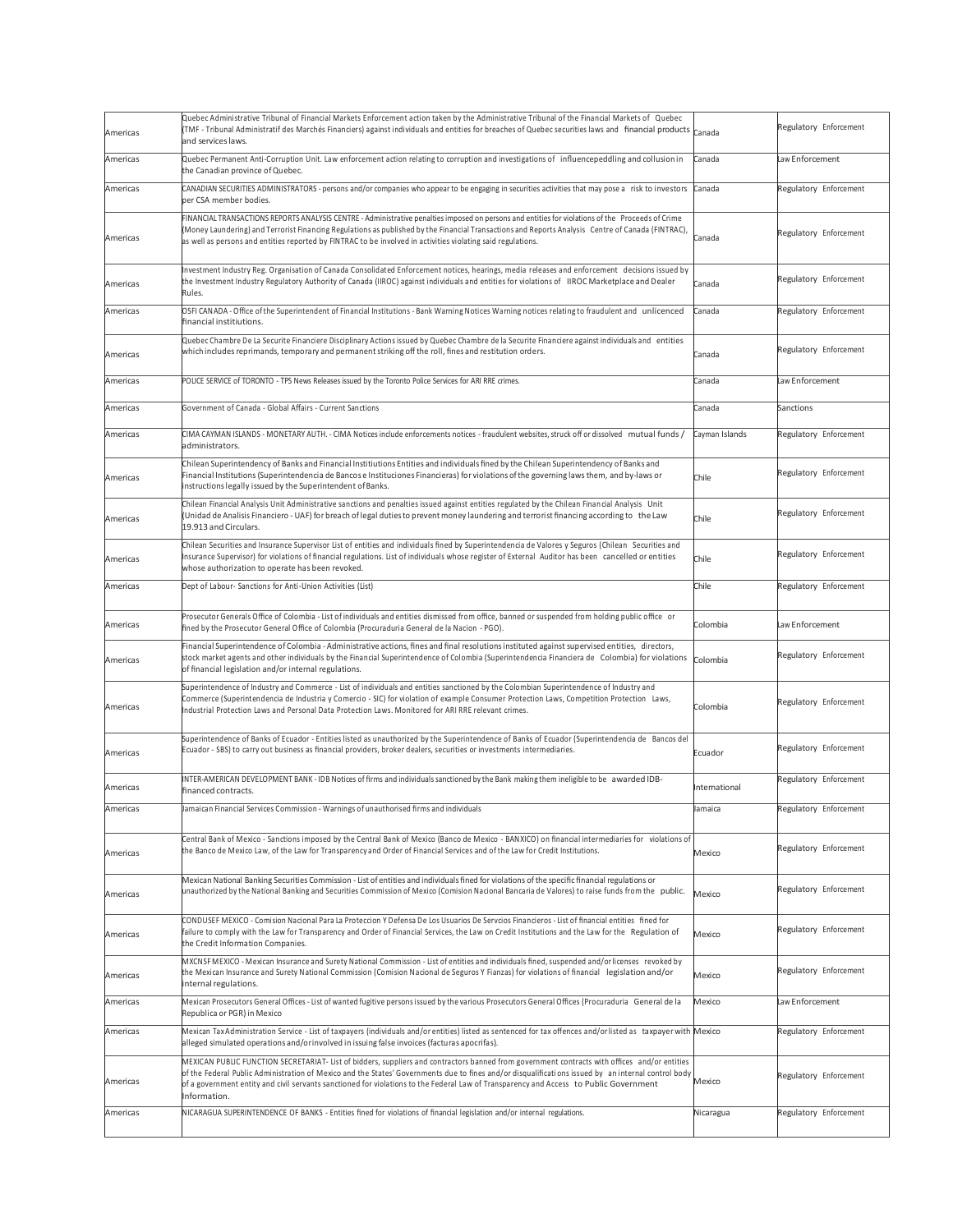| Americas | Government Suppliers (incl.Sanctioned)<br>Nicaragua                                                                                                                                                                                                                                                                                                                                                                                                                                                                                                                                                                     |            | Regulatory Enforcement |
|----------|-------------------------------------------------------------------------------------------------------------------------------------------------------------------------------------------------------------------------------------------------------------------------------------------------------------------------------------------------------------------------------------------------------------------------------------------------------------------------------------------------------------------------------------------------------------------------------------------------------------------------|------------|------------------------|
| Americas | SUPERINTENDENCY OF BANKS OF PANAMA - SUPERINTENDENCIA DE BANCOS DE PANAMA SBP - Warning notices on<br>persons and/or companies engaged in the banking business within and from Panama without a license (unlicesed banking activities).<br>Panama                                                                                                                                                                                                                                                                                                                                                                       |            | Regulatory Enforcement |
| Americas | Superintendencia de Banca, Seguros y AFP (Superintendence of Banks, Insurance and Private Pension Funds) - List of individuals and entities<br>sanctioned by the Financial Intelligence Unit of Peru (Unidad de Inteligencia Financiera de Peru) of the Superintend ence of Banks, Insurance and<br>Private Pension Funds (Superintendencia de Banca, Seguros y AFP - SBS)) for not complying with the Offences and Penalties Regulation of the<br>Peru<br>Prevention of Money Laundering and Financing of terrorism and entities listed as unauthorised by the SBS to carry out business as public money<br>collector. |            | Regulatory Enforcement |
| Americas | Peru Securities Market Superintendency - List of individuals and entities fined by the Peruvian Securities Market Superintendency (Superintendencia<br>del Mercado de Valores - SMV) for violation to the Sanctions Regulations of the Securities Market Law.<br>Peru                                                                                                                                                                                                                                                                                                                                                   |            | Regulatory Enforcement |
| Americas | Superintendencia National de Educacion Superior y Universitaria, SINEDU                                                                                                                                                                                                                                                                                                                                                                                                                                                                                                                                                 | Peru       | Regulatory Enforcement |
| Americas | BCU URUGUAY - BCU - Central Bank Account Closures Listed in the Registry of Check Legislation Offenders.                                                                                                                                                                                                                                                                                                                                                                                                                                                                                                                | Uruguay    | Regulatory Enforcement |
| Americas | US Bureau of Industry and Security Entity List                                                                                                                                                                                                                                                                                                                                                                                                                                                                                                                                                                          | <b>USA</b> | Regulatory Enforcement |
| Americas | US Bureau of Industry and Security Denied Persons List                                                                                                                                                                                                                                                                                                                                                                                                                                                                                                                                                                  | <b>USA</b> | Regulatory Enforcement |
| Americas | US Bureau of Industry and Security Unverified List                                                                                                                                                                                                                                                                                                                                                                                                                                                                                                                                                                      | <b>USA</b> | Regulatory Enforcement |
| Americas | ADOI USA - ADOI - Dept. of Insurance Press releases issued by Arizona Department of Insurance reporting insurance violations, fraud, enforcement<br>actions and penalties imposed based on ARI RRE keywords.                                                                                                                                                                                                                                                                                                                                                                                                            | <b>USA</b> | Regulatory Enforcement |
| Americas | CADI USA - CADI - California Department of Insurance Enforcement action taken against individuals and entities by the California Department of<br>Insurance (CADI) for regulatory violations relating to insurance transactions.                                                                                                                                                                                                                                                                                                                                                                                        | <b>USA</b> | Regulatory Enforcement |
| Americas | CFTC USA - COMMODITY FUTURES TRADING COMMISSION - CFTC Enforcement actions taken against individuals and entities for violation of Commodities USA<br>Futures Trading Commission regulations.                                                                                                                                                                                                                                                                                                                                                                                                                           |            | Regulatory Enforcement |
| Americas | CORPCA USA - CALIFORNIA DEPARTMENT OF CORPORATIONS - CORPCA Civil Actions, Desist and Refrain Orders and Escrow Agent Disciplinary Actions issued by<br>the California Department of Corporations.                                                                                                                                                                                                                                                                                                                                                                                                                      | USA        | Regulatory Enforcement |
| Americas | FBI USA-FBI Most Wanted and press releases issued by the Federal Bureau of Investigation (Federal and Statelevel) for ARI RRE relevant crimes.<br>USA                                                                                                                                                                                                                                                                                                                                                                                                                                                                   |            | Law Enforcement        |
| Americas | FDIC Federal Deposit Insurance Corporation - Enforcement Decisions and Orders based on ARI RRE keywords                                                                                                                                                                                                                                                                                                                                                                                                                                                                                                                 | <b>USA</b> | Regulatory Enforcement |
| Americas | FED DEPOSIT INSURANCE CORPORATION - List of failed Banks.<br><b>USA</b>                                                                                                                                                                                                                                                                                                                                                                                                                                                                                                                                                 |            | Regulatory Enforcement |
| Americas | FINCEN FINANCIAL CRIMES ENFORCEMENT NETWORK - ENFORCEMENT ACTIONS - FINCEN US Department of Treasury<br>Financial Crimes Enforcement network notices of enforcements and penalties for failure to register as a money service business.<br><b>USA</b>                                                                                                                                                                                                                                                                                                                                                                   |            | Regulatory Enforcement |
| Americas | New York Banking Board - NYBB Enforcement actions against state-licensed and state-chartered financial entities.                                                                                                                                                                                                                                                                                                                                                                                                                                                                                                        | <b>USA</b> | Regulatory Enforcement |
| Americas | NEW YORK DEPARTMENT OF FINANCIAL SERVICES - NYDFS Enforcement proceedings taken by New York Department of Financial Services against<br>individuals and entities for breaching insurance and banking laws.                                                                                                                                                                                                                                                                                                                                                                                                              | <b>USA</b> | Regulatory Enforcement |
| Americas | NEW YORK STOCK EXCHANGE - NYSE Disciplinary action to enforce violations of NYSE rules and federal securities laws by member organizations, as well as USA<br>current and former employees of those organizations.                                                                                                                                                                                                                                                                                                                                                                                                      |            | Regulatory Enforcement |
| Americas | SEC - SECURITIES EXCHANGE COMMISSION - SEC Enforcement and administration proceedings, litigation notices, opinions and adjudicatory orders issued<br>against individuals and entities for violation of US Securities Exchange Commission regulations.                                                                                                                                                                                                                                                                                                                                                                  | <b>USA</b> | Regulatory Enforcement |
| Americas | US MARSHALLS - Most Wanted and press releases issued by US Marshalls for ARI RRE relevant crimes.                                                                                                                                                                                                                                                                                                                                                                                                                                                                                                                       | <b>USA</b> | Law Enforcement        |
| Americas | DEA - DRUG ENFORCEMENT ADMINISTRATION- Most Wanted and press releases issued by US Drug Enforcement Administration (Federal and State level)<br>for ARI RRE relevant crimes.                                                                                                                                                                                                                                                                                                                                                                                                                                            | <b>USA</b> | Law Enforcement        |
| Americas | FEDERAL TRADE COMMISSION - USFTC Enforcement actions issued by the US Federal Trade Commission (FTC) for fraud, deception and unfair business<br>practices in the marketplace from July 2009.                                                                                                                                                                                                                                                                                                                                                                                                                           | USA        | Regulatory Enforcement |
| Americas | USState Attorneys General Press releases issued by US State Attorneys General Offices - monitored for ARIRRE relevant crimes and civil settlements.                                                                                                                                                                                                                                                                                                                                                                                                                                                                     | <b>USA</b> | Law Enforcement        |
| Americas | SPECIALINSPECTOR GENERAL FOR IRAQ RECONSTRUCTION - USSIGIR Suspensions, debarments, indictments and convictions by Special Inspector General for<br>Iraq Reconstruction against individuals and entities for ARI RRE relevant crimes.                                                                                                                                                                                                                                                                                                                                                                                   | <b>USA</b> | Regulatory Enforcement |
| Americas | USSPSC - US State Prohibited or Scrutinized Companies Entities with alleged ties to Iran or Sudan, or who boycott Israel, prohibited by a US State from<br>contracting with public entities, state agencies, orlocal government entities within the State, or named by a US State as a prohibited investment $ {}_{150}$<br>or as a scrutinized company.                                                                                                                                                                                                                                                                |            | Regulatory Enforcement |
| Americas | OFAC - SDN List                                                                                                                                                                                                                                                                                                                                                                                                                                                                                                                                                                                                         | USA        | Sanctions              |
| Americas | OFAC - Balkans-related Sanctions                                                                                                                                                                                                                                                                                                                                                                                                                                                                                                                                                                                        | USA.       | Sanctions              |
| Americas | OFAC - Belarus Sanctions                                                                                                                                                                                                                                                                                                                                                                                                                                                                                                                                                                                                | JSA        | Sanctions              |
| Americas | OFAC - Burundi Sanctions                                                                                                                                                                                                                                                                                                                                                                                                                                                                                                                                                                                                | JSA        | Sanctions              |
| Americas | OFAC - Countering America's Adversaries Through Sanctions Act of 2017 (CAATSA)                                                                                                                                                                                                                                                                                                                                                                                                                                                                                                                                          |            | Sanctions              |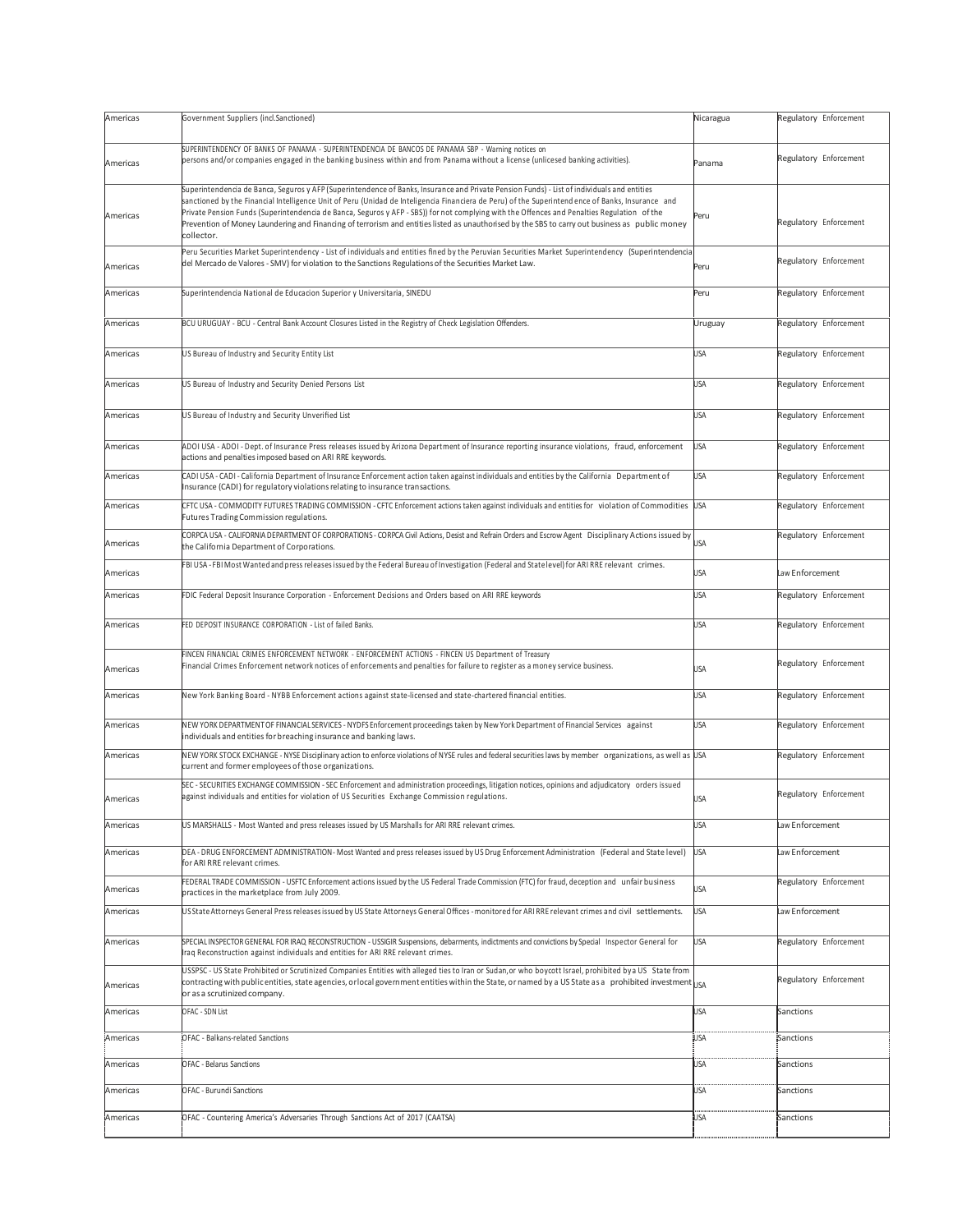| Americas | OFAC - Central African Republic                                                                                                                                                                                                                                                                                                                                 | USA        | Sanctions              |
|----------|-----------------------------------------------------------------------------------------------------------------------------------------------------------------------------------------------------------------------------------------------------------------------------------------------------------------------------------------------------------------|------------|------------------------|
| Americas | OFAC - Counter Narcotics Trafficking Sanctions                                                                                                                                                                                                                                                                                                                  | USA        | Sanctions              |
| Americas | OFAC - Counter Terrorism Sanctions                                                                                                                                                                                                                                                                                                                              | <b>USA</b> | Sanctions              |
| Americas | OFAC - Cuba Sanctions                                                                                                                                                                                                                                                                                                                                           | USA        | Sanctions              |
| Americas | OFAC - Cyber Related Sanctions                                                                                                                                                                                                                                                                                                                                  | <b>USA</b> | Sanctions              |
| Americas | OFAC - Democratic Republic of the Congo-related Sanctions                                                                                                                                                                                                                                                                                                       | USA        | Sanctions              |
| Americas | OFAC - Foreign Interference in a United States Election Sanctions                                                                                                                                                                                                                                                                                               | USA        | Sanctions              |
| Americas | OFAC - Foreign Sanctions Evaders List (FSE List)                                                                                                                                                                                                                                                                                                                | <b>USA</b> | Sanctions              |
| Americas | OFAC - Global Magnitsky Sanctions                                                                                                                                                                                                                                                                                                                               | USA        | Sanctions              |
| Americas | OFAC - Iran Sanctions                                                                                                                                                                                                                                                                                                                                           | USA        | Sanctions              |
| Americas | OFAC - Iraq-related Sanctions                                                                                                                                                                                                                                                                                                                                   | USA.       | Sanctions              |
| Americas | OFAC - Lebanon-related Sanctions                                                                                                                                                                                                                                                                                                                                | USA        | Sanctions              |
| Americas | OFAC - Libya Sanctions                                                                                                                                                                                                                                                                                                                                          | USA        | Sanctions              |
| Americas | OFAC - List of Persons Identified as Blocked Solely Pursuant to Executive Order 13599 (the 13599 List) (Now part of SDN List)                                                                                                                                                                                                                                   | USA        | Sanctions              |
| Americas | OFAC - List of Foreign Financial Institutions Subject to Part 561 (the "Part 561 List") (Now part of the CAPTA list)                                                                                                                                                                                                                                            | <b>USA</b> | Sanctions              |
| Americas | OFAC - List of Foreign Financial Institutions Subject to Correspondent Account or Payable-Through Account Sanctions (CAPTA List)                                                                                                                                                                                                                                | USA.       | Sanctions              |
| Americas | OFAC - Magnitsky Sanctions                                                                                                                                                                                                                                                                                                                                      | USA        | Sanctions              |
| Americas | OFAC - Mali Related Sanctions                                                                                                                                                                                                                                                                                                                                   | USA.       | Sanctions              |
| Americas | OFAC - Nicaragua Sanctions                                                                                                                                                                                                                                                                                                                                      | USA        | Sanctions              |
| Americas | OFAC - Non-Proliferation Sanctions                                                                                                                                                                                                                                                                                                                              | USA        | Sanctions              |
| Americas | OFAC - Non SDN Iranian Sanctions List                                                                                                                                                                                                                                                                                                                           | USA        | Sanctions              |
| Americas | OFAC - Non-SDN Palestinian Legislative Council List                                                                                                                                                                                                                                                                                                             | USA        | Sanctions              |
| Americas | OFAC - North Korea Sanctions                                                                                                                                                                                                                                                                                                                                    | USA.       | Sanctions              |
| Americas | OFAC - Rough Diamond Trade Controls                                                                                                                                                                                                                                                                                                                             | USA        | Sanctions              |
| Americas | OFAC - Sectoral Sanctions Identifications (SSI) List                                                                                                                                                                                                                                                                                                            | USA        | Sanctions              |
| Americas | OFAC - Somalia Sanctions                                                                                                                                                                                                                                                                                                                                        | USA        | Sanctions              |
| Americas | OFAC - Sudan and Darfur Sanctions                                                                                                                                                                                                                                                                                                                               | USA        | Sanctions              |
| Americas | OFAC - South Sudan Related Sanctions                                                                                                                                                                                                                                                                                                                            | USA        | Sanctions              |
| Americas | OFAC - Syria Sanctions                                                                                                                                                                                                                                                                                                                                          | USA        | Sanctions              |
| Americas | OFAC - Transnational Criminal Organizations                                                                                                                                                                                                                                                                                                                     | USA        | Sanctions              |
| Americas | OFAC - Ukraine/Russia Related Sanctions                                                                                                                                                                                                                                                                                                                         | USA        | Sanctions              |
| Americas | OFAC - Venezuela-Related Sanctions                                                                                                                                                                                                                                                                                                                              | USA        | Sanctions              |
| Americas | OFAC - Yemen Related Sanctions                                                                                                                                                                                                                                                                                                                                  | USA        | Sanctions              |
| Americas | OFAC - Zimbabwe Sanctions                                                                                                                                                                                                                                                                                                                                       | USA        | Sanctions              |
| Americas | US Department of State Sanctions                                                                                                                                                                                                                                                                                                                                | USA.       | Sanctions              |
| Americas | VENEZUELAN SUPERINTENDENCY OF BANKING SECTORINSTITUTIONS - SUDEBAN List of entities fined and/or liquidated by the Venezuelan Superintendency<br>of Banking Sector Institutions (Superintendencia de las Instituciones del Sector Bancario (SUDEBAN)).                                                                                                          | Venezuela  | Regulatory Enforcement |
| Americas | SUPERINTENDENCIA DE LA ACTIVIDAD ASDURADORA - SUDESEG List of entities unauthorised to carry out insurance operations in Venezuela and entities<br>fined by the Superintendence of the Insurance Activity (Superintendencia de la Actividad Aseguradora - SUDESEG) for violation of the financial<br>legislations related to the insurance market in Venezuela. | Venezuela  | Regulatory Enforcement |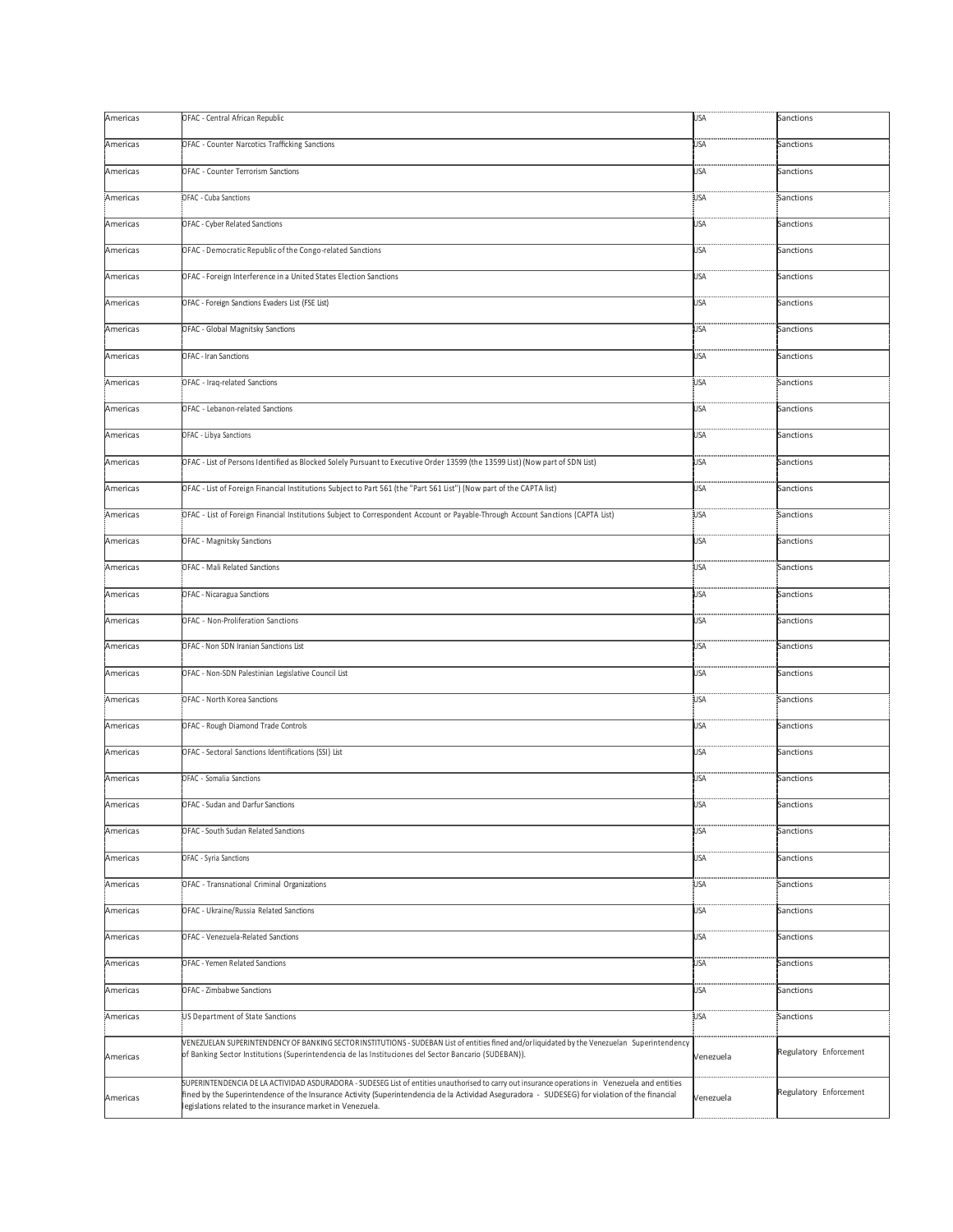| Americas | NATIONAL SECURITIES COMM. OF VENEZUELA - COMISION NACIONAL DE VALORES - VCNV Warning notices on entities<br>that have been intervened, investigated and/orliquidated by the National Securities Commission. Warning notices on entities and/or<br>individuals whose licenses to operate within the Venezuela Stock market have been suspended or cancelled and entities that have been fined for<br>violation of the stock market regulations. | Venezuela | Regulatory Enforcement                          |
|----------|------------------------------------------------------------------------------------------------------------------------------------------------------------------------------------------------------------------------------------------------------------------------------------------------------------------------------------------------------------------------------------------------------------------------------------------------|-----------|-------------------------------------------------|
| Americas | Comptroller Generals Office of Venezuela Individuals sanctioned by the Comptroller General's Office of the Bolivarian Republic of Venezuela (CGR)<br>due to administrative irregularities.                                                                                                                                                                                                                                                     | Venezuela | Regulatory Enforcement                          |
| Americas | BVI Financial Services Commission - Advisory Warnings Advisory warning notices relating to unauthorised individuals and entities in British Virgin<br>Islands.                                                                                                                                                                                                                                                                                 |           | Virgin Islands (British) Regulatory Enforcement |

#### 02. Asia Pacific

| <b>Desk</b> | <b>Country of Authority</b><br>Source Name / Description                                                                                                                                                                                                                                                                                                                                                                                                                                                                                              |               | <b>Type</b>            |
|-------------|-------------------------------------------------------------------------------------------------------------------------------------------------------------------------------------------------------------------------------------------------------------------------------------------------------------------------------------------------------------------------------------------------------------------------------------------------------------------------------------------------------------------------------------------------------|---------------|------------------------|
| APAC        | ASIC AUSTRALIA - Securities and Investments Comm Published lists of unlicensed overseas companies, cold callers. Fraudulant List of fake regulators and Australia<br>exchanges.                                                                                                                                                                                                                                                                                                                                                                       |               | Regulatory Enforcement |
| APAC        | Australian Securities and Investments Commission - Investor Alert Unlicensed companies listed by the Australian Securities & Investments<br>Commission (ASIC) on MONEYSMART for making unsolicited calls or sending emails about investing, financial advice, credit or loans and do not hold<br>current Australian Financial Services (AFS) or Australian Credit licenses from ASIC as well as listings of socalled international organisations that are<br>Australia<br>fake entities and no genuine government regulators exist under these names. |               | Regulatory Enforcement |
| APAC        | Australia<br>Department of Foreign Affairs and Trade - Australia and Sanctions                                                                                                                                                                                                                                                                                                                                                                                                                                                                        |               | Sanctions              |
| APAC        | Australian National Security - Listed Terrorist Organisations                                                                                                                                                                                                                                                                                                                                                                                                                                                                                         | Australia     | Sanctions              |
| APAC        | Central Bank of Bangladesh - Domestic Sanction List of banned terrorist organisations.                                                                                                                                                                                                                                                                                                                                                                                                                                                                | Bangladesh    | Sanctions              |
| APAC        | Bangladesh Securities Exchange Commission Orders and penalties issued by the Enforcement Department of the Bangladesh Securities Exchange<br>Commission (BDSEC) against those who breach/violate securities laws.                                                                                                                                                                                                                                                                                                                                     | Bangladesh    | Regulatory Enforcement |
| APAC        | CIRC CHINA - China Insurance Regulatory Commission. Penalties (warnings, fines and revocation oflicenses) issued against individuals and entities for<br>violating insurance regulations in China.                                                                                                                                                                                                                                                                                                                                                    | China         | Regulatory Enforcement |
| APAC        | Central Commission for Discipline Inspection Individuals listed by the Central Commission for Discipline Inspection of the Communist Party of China<br>(CCDI) within the Ministry of Supervision as wanted or press releases related to high level government officials and SOE executives who are under<br>investigation for violations of discipline and the law and related allegations of corruption, bribery and other economic crimes.                                                                                                          | China         | Law Enforcement        |
| APAC        | Central Commission for Discipline Inspection - Most Wanted Individuals listed by the Central Commission for Discipline Inspection of the Communist<br>Party of China (CCDI) as wanted in the Sky Net Operation, who fled abroad on allegations of corruption, bribery and other economic crimes.<br>China                                                                                                                                                                                                                                             |               | Law Enforcement        |
| APAC        | SHANGHAI STOCK EXCHANGE - Enforcement action against companies and individuals for violation of the Rules Governing the Listing of Stocks on<br>the Shanghai Stock Exchange (SSE) under the supervision of the Chinese Securities Regulatory Commission (CSRC) discharging regulatory functions<br>which includes criticism and public censure against individuals deemed by the SSE as individuals unfit for serving as a director of a listed<br>company.                                                                                           |               | Regulatory Enforcement |
| APAC        | China Securities Regulatory Commission - Warnings, fines and revocation of licenses issued against individuals and entities for violating securities<br>regulations in China. Alert Alerts published by the Chinese Securities Regulatory Commission (CSRC) of entities id entified to be engaged in illegal<br>activities in the securities and futures market.                                                                                                                                                                                      |               | Regulatory Enforcement |
| APAC        | Ministry of Public Security<br>China                                                                                                                                                                                                                                                                                                                                                                                                                                                                                                                  |               | Sanctions              |
| APAC        | Hong Kong Securities and Futures Commission - Investor Alerts and enforcement reports and listed entities operating in financial market.<br>Hong Kong                                                                                                                                                                                                                                                                                                                                                                                                 |               | Regulatory Enforcement |
| APAC        | Hong Kong Monetary Authority - HKMA Notices of fraudulent bank and entity websites.                                                                                                                                                                                                                                                                                                                                                                                                                                                                   | Hong Kong     | Regulatory Enforcement |
| APAC        | HONG KONG SECURITIES & FUTURES COMMISSION - HKSFC Published enforcement reports.                                                                                                                                                                                                                                                                                                                                                                                                                                                                      | Hong Kong     | Regulatory Enforcement |
| APAC        | HONG KONG INDEPENDENT COMMISSION AGAINST CORRUPTION - ICACHK Press releases and wanted notices issued by Hong Kong Independent<br>Commission Against Corruption.                                                                                                                                                                                                                                                                                                                                                                                      | Hong Kong     | Regulatory Enforcement |
| APAC        | CENTRAL BUREAU OF INVESTIGATION of INDIA - Most wanted list and press releases monitored for ARI RRE crimes                                                                                                                                                                                                                                                                                                                                                                                                                                           | India         | Law Enforcement        |
| APAC        | Insurance Regulatory and Development Authority of India - Penalty orders issued and suspended agents listed by the Insurance Regulatory and<br>Development Authority (IRDA) of India against Life Insurers, Third Party Administrators, Agents, Surveyors and Brokers.<br>India                                                                                                                                                                                                                                                                       |               | Regulatory Enforcement |
| APAC        | INDIAN NATIONAL INVESTIGATION AGENCY - INNIA Wanted List and releases on terrorism, arms trafficking, counterfeit currency syndicates and other<br>criminal cases issued by the National Investigation Agency (NIA), part of the Ministry of Home Affairs of Government of India.                                                                                                                                                                                                                                                                     |               | Law Enforcement        |
| APAC        | SECURITIES & EXCHANGE BOARD - SEBI Enforcement reports appearing on press releases issued by SEBI.                                                                                                                                                                                                                                                                                                                                                                                                                                                    | India         | Regulatory Enforcement |
| APAC        | Indonesian Financial Services Authority Regulatory enforcement action taken by the Indonesian Financial Services Authority (Otoritas Jasa Keuangan<br>OJK) against the Indonesian financial sector such as banking, capital markets, and non-bank financial industry sectors, for non- compliance with<br>financial regulations, financial manipulation and embezzlement in financial service activities which include revocation of licenses, fines, cease<br>and desist orders and corrective orders.                                               |               | Regulatory Enforcement |
| APAC        | Financial Transaction Reports and Analysis Centre of Indonesia- List of Suspected Terrorists and Terrorist Organizations (DTTOT)                                                                                                                                                                                                                                                                                                                                                                                                                      | Indonesia     | Sanctions              |
| APAC        | Asian Development Bank Notices issued by Asian Development Bank declaring firms and individuals ineligible to participate in ADB- financed activity<br>for committing fraudulent or corrupt acts as defined by ADB's Anticorruption Policy.                                                                                                                                                                                                                                                                                                           | International | Regulatory Enforcement |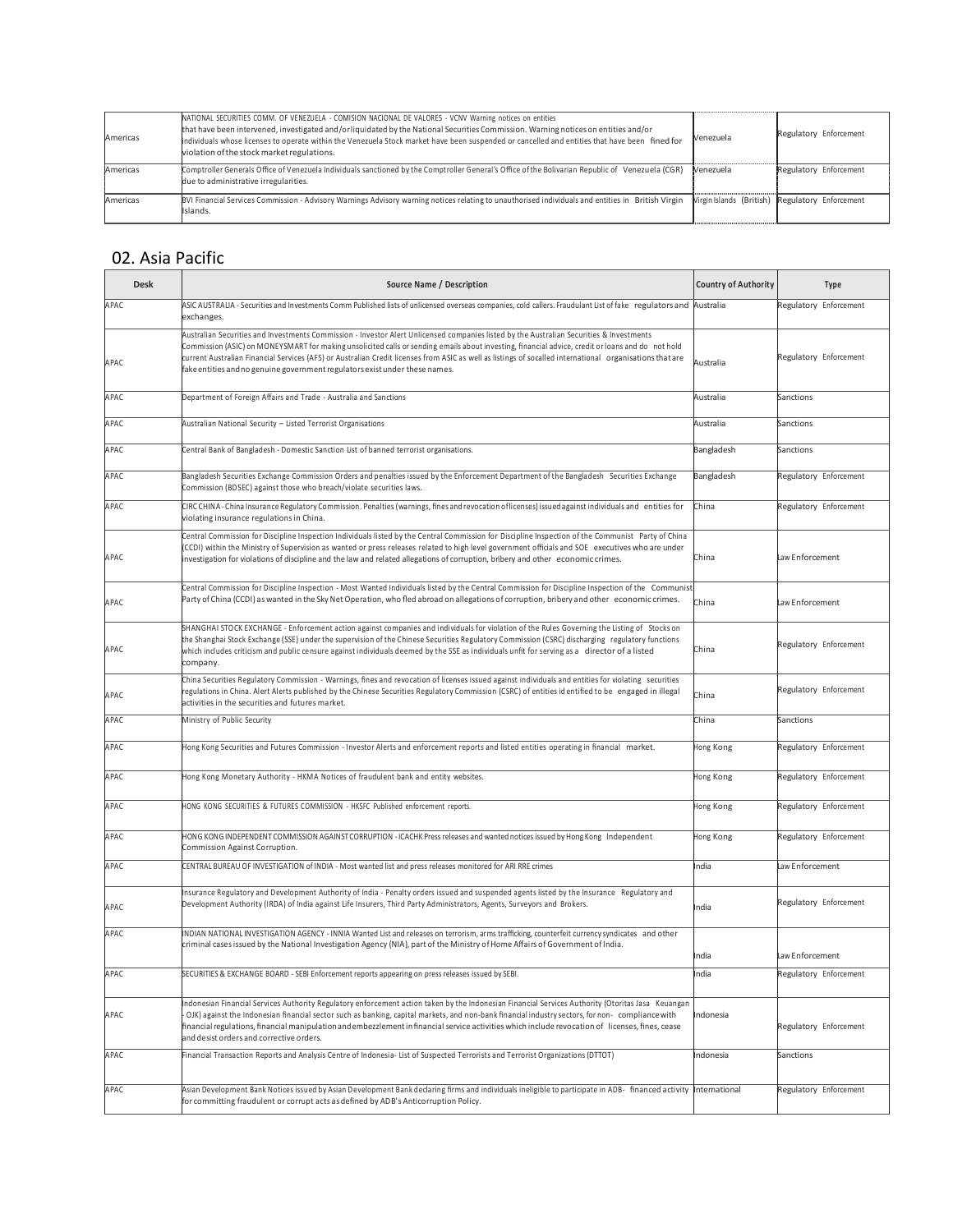| APAC | IAPAN FINANCIAL SERVICES AGENCY - JFSA List of companies fined by JFSA for violating financial laws and warnings issued against unregistered Japanese<br>and foreign companies, including suspension of operation and registration revocations.<br>Japan |              | Regulatory Enforcement |
|------|----------------------------------------------------------------------------------------------------------------------------------------------------------------------------------------------------------------------------------------------------------|--------------|------------------------|
| APAC | IAPANESE MINISTRY OF FINANCE - INTERNATIONALSANCTIONS - JMOF Notices pertaining to International sanctions currently in force in Japan.<br>lapan                                                                                                         |              | Sanctions              |
| APAC | lapan Ministry of Economy Trade and Industry (METI) End User list                                                                                                                                                                                        | Japan        | Sanctions              |
| APAC | Financial Services Commission                                                                                                                                                                                                                            | Corea, South | Regulatory Enforcement |
| APAC | Bank Negara Malaysia - Financial fraud alerts, enforcement actions, investigations and press releases issued against illegal financial activities by<br>individuals and entities.                                                                        | Malaysia     | Regulatory Enforcement |
| APAC | Malaysian Securities Commission - Investor Alerts of entities unauthorized to provide financial services and fraudulent websites.                                                                                                                        | Malaysia     | Regulatory Enforcement |
| APAC | Malaysian Anti-Corruption Commission (MACC) - Arrests, charges and convictions of individuals and organisations for violating anticorruption laws<br>and regulations in Malaysia.                                                                        | Malaysia     | Law Enforcement        |
| APAC | Ministry of Home Affairs                                                                                                                                                                                                                                 | Malaysia     | Sanctions              |
| APAC | NZPOLNEW ZEALAND - notices of current terrorism related sanctions applied in New Zealand in line with United Nations                                                                                                                                     | New Zealand  | Sanctions              |
| APAC | NEW ZEALAND Securities and Exchange Commission - Warning notifications in relation to fraudulent investments offered.                                                                                                                                    | New Zealand  | Regulatory Enforcement |
| APAC | NEW ZEALAND SERIOUS FRAUD OFFICE - Media releases relating to serious fraud investigations and prosecutions based on ARI RRE keywords.                                                                                                                   |              | Law Enforcement        |
| APAC | National Counter Terrorism Authority (NACTA) - Proscribed Persons and Entities                                                                                                                                                                           |              | Sanctions              |
| APAC | NATIONAL ACCOUNTABILITY BUREAU - NAB Fines, court orders and crime reports issued by the National Accountability Bureau.                                                                                                                                 | Pakistan     | Regulatory Enforcement |
| APAC | Securities and Exchange Commission of Pakistan - Ban orders, suspensions and fines issued against individuals and entities for violating financial and<br>Pakistan<br>securities regulations in Pakistan.                                                |              | Regulatory Enforcement |
| APAC | CENTRAL BANK OF THE PHILIPPINES - PHBSP Press releases circulars and warning notices published by the Central Bank of the Philippines (Bangko Sentral<br>Ng Pilipinas) on individuals and entities.                                                      | Philippines  | Regulatory Enforcement |
| APAC | PHILIPPINES SECURITIES AND EXCHANGE COMMISSION - PHSEC Cease and Desist orders.                                                                                                                                                                          | Philippines  | Regulatory Enforcement |
| APAC | Monetary Authority of Singapore - Warnings and Investor Alerts of entities that are not licensed or regulated by MAS.                                                                                                                                    | Singapore    | Regulatory Enforcement |
| APAC | SINGAPORE CORRUPT PRACTICES INVESTIGATION BUREAU - Press releases issued by Singapore Corrupt Practices Investigation Bureau on companies and<br>individuals charged and convicted of corruption and white collar crimes.                                | Singapore    | Law Enforcement        |
| APAC | Monetary Authority of Singapore - Regulations and Financial Stability - Targeted Financial Sanctions                                                                                                                                                     | Singapore    | Sanctions              |
| APAC | Ministry of Public Security - Sanctions List of Terrorism-related Organisations and Individuals                                                                                                                                                          | Sri Lanka    | Sanctions              |
| APAC | MINISTRY OF JUSTICE INVESTIGATION BUREAU OF TAIWAN - Notices issued by the Investigation Bureau of the Ministry of Justice for corruption, financial<br>and narcotics crimes.                                                                            |              | Law Enforcement        |
| APAC | TAIWAN FINANCIAL SUPERVISORY COMMISSION - TWFSC Enforcement notices monitored for fines, suspensions imposed.                                                                                                                                            | Taiwan       | Regulatory Enforcement |
| APAC | THAILAND SECURITIES AND EXCHANGE COMMISSION - Investor contact sanction lists, revocation of of corporate registration lists, and those who violate<br>securities law, special audit ordered and complaints filed by SECTHAI.                            | Thailand     | Regulatory Enforcement |
| APAC | STATESECURITIES COMMISSION OF VIETNAM - Warnings, revocation and suspension of certificates of registration and fines imposed on individuals and<br>organizations for violating securities regulations in Viet Nam.                                      | Vietnam      | Regulatory Enforcement |
| APAC | Ministry of Public Security - Sanctions List of Terrorism-related Organisations andIndividuals                                                                                                                                                           | Vietnam      | Sanctions              |

### 03. Europe

| <b>Desk</b> | Source Name / Description<br>Country of Authority                                                                                                                                                                                                                                                       |            | Type                   |
|-------------|---------------------------------------------------------------------------------------------------------------------------------------------------------------------------------------------------------------------------------------------------------------------------------------------------------|------------|------------------------|
| Europe      | Albanian State Police - Notices of individuals and entities investigated, indicted or wanted by the Albanian State Police (ASP) for corruption,<br>organised crime-related actions or other serious criminal offences.                                                                                  | Albania    | Law Enforcement        |
| Europe      | Financial Market Authority - FMA - National and International warning notices in respect of Financial Organisations.<br>Austria                                                                                                                                                                         |            | Regulatory Enforcement |
| Europe      | Azerbaijan Ministry of Internal Affairs' Department on Combating Human Trafficking - Individuals listed by the for involvement in human<br>trafficking.                                                                                                                                                 | Azerbaijan | Law Enforcement        |
| Europe      | Financial Markets Supervision Chamber - Financial Monitoring Service                                                                                                                                                                                                                                    | Azerbaijan | Sanctions              |
| Europe      | Belgium Federal Public Service - National sanctions list of individuals and entities suspected to be involved in terrorism whose funds and other<br>financial assets are frozen by the Belgium Federal Public Service for Justice (Federale Overheidsdienst Justitie - FOJ).                            | Belgium    | Sanctions              |
| Europe      | Belgian Financial Services and Markets Authority - FSMA (formerly CBF). Warnings notices published by the Financial Services and Markets Authority<br>of Belgium (FSMA - formerly CBF or Comm. Banc. Et Financiere) from foreign authorities and notices concerning illegal public soliciting of funds. | Belgium    | Regulatory Enforcement |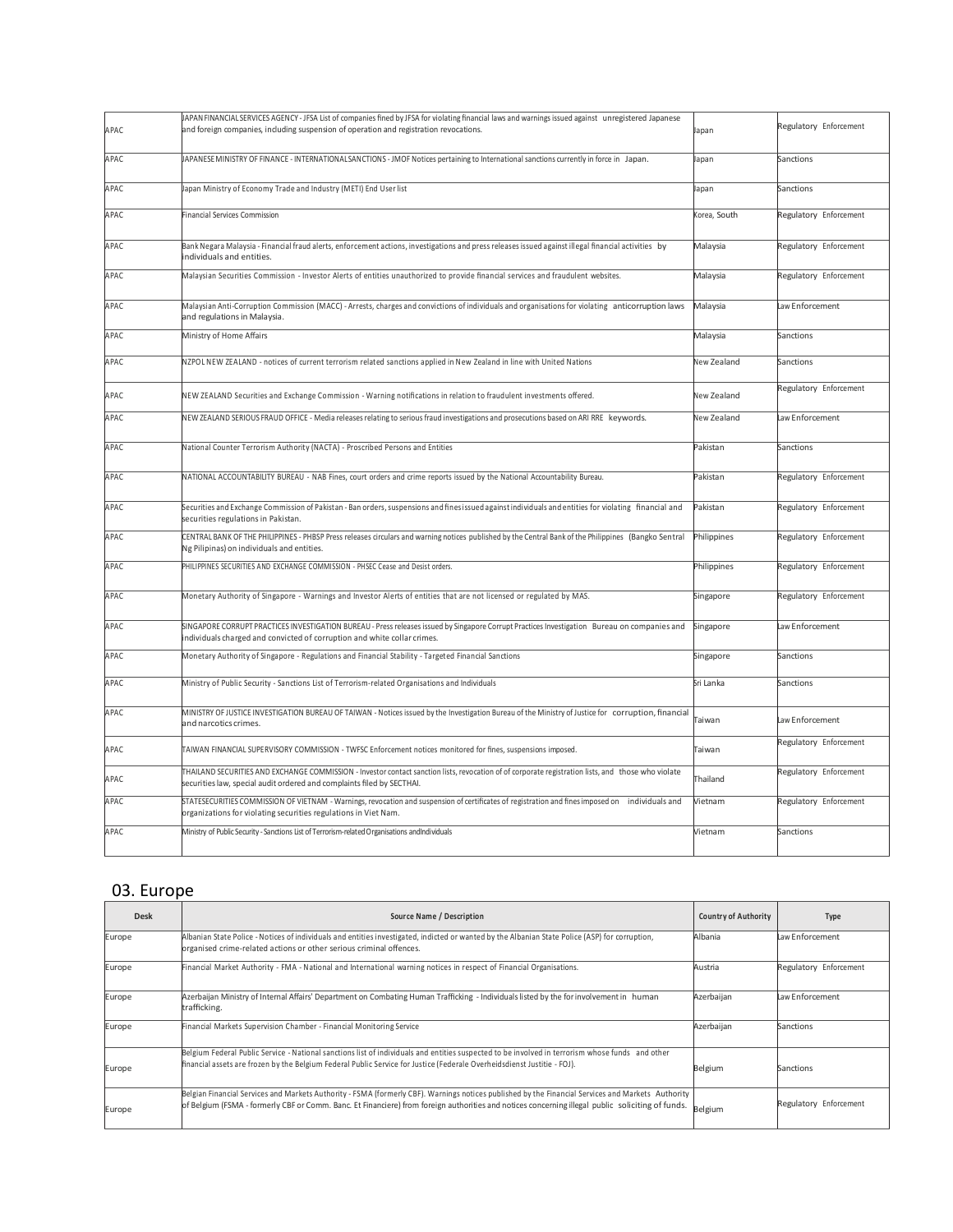| Europe           | (State Agency for National Security - Press releases based on ARI RRE keywords (no names mentioned, additional research needed)                                                                                                                                                                                                                                                                                                                            |             | Law Enforcement        |
|------------------|------------------------------------------------------------------------------------------------------------------------------------------------------------------------------------------------------------------------------------------------------------------------------------------------------------------------------------------------------------------------------------------------------------------------------------------------------------|-------------|------------------------|
| Europe           | Cypriot Securities & Exchange Commission - Warning to investor notices from Cyprus Securities and Exchange Commission and from foreign                                                                                                                                                                                                                                                                                                                     |             | Regulatory Enforcement |
|                  | regulators.                                                                                                                                                                                                                                                                                                                                                                                                                                                | Cyprus      |                        |
| Europe           | Czech National Bank - Warnings issued by the Czech National Bank (CNB) against activities of companies providing financial services without a license<br>from the CNB or monetary fine decisions issued by the CNB for violations of applicable banking or securities trading laws.<br>Czech Republic                                                                                                                                                      |             | Regulatory Enforcement |
| Europe           | FINANCIAL SUPERVISORY AUTHORITY of DENMARK - DKFSA warning notices of unauthorised individuals and entities.                                                                                                                                                                                                                                                                                                                                               | Denmark     | Regulatory Enforcement |
| Europe           | Estonian Financial Supervision Authority - Alerts issued by the Estonian Financial Supervision Authority (Finantsinspektsioon FI) on individuals and<br>entities not authorized to provide financial services within the European Union.                                                                                                                                                                                                                   | Estonia     | Regulatory Enforcement |
| Europe           | FINANCIAL SUPERVISORY AUTHORITY OF FINLAND - FIFSA notices relating to warning lists and unlicensed providers.                                                                                                                                                                                                                                                                                                                                             | Finland     | Regulatory Enforcement |
| Europe           | French Prudential Supervisory Authority - Administrative enforcement measures (warnings and fines) issues by the French Prudential Supervisory<br>Authority (Autorite de controle prudentiel et de resolution ACPR) against individuals and entities for violations of the French Monetary and<br>Financial Code.                                                                                                                                          | France      | Regulatory Enforcement |
| Europe           | FRENCH AUTORITE DES MARCHES FINANCIERS - Warning notices of unauthorised individuals/entities and individuals/ entities subject to enforcement<br>action in violation of securities regulation.                                                                                                                                                                                                                                                            | France      | Regulatory Enforcement |
| Europe           | FRENCH MINISTRY OF FINANCE - Individuals and entities subject to EU sanctions applicable in France and the French national list relating to terrorism.                                                                                                                                                                                                                                                                                                     | rance       | Sanctions              |
| Europe           | Legifrance - official website of the French government for the publication oflegislation, regulations, and legal information                                                                                                                                                                                                                                                                                                                               | France      | Sanctions              |
| Europe           | Argel Autorite de regulation des jeux en ligne                                                                                                                                                                                                                                                                                                                                                                                                             | France      | Regulatory Enforcement |
| Europe           | Ministry of Internal Affairs of Georgia - Individuals and entities investigated, indicted or wanted for corruption, organised crime, individuals                                                                                                                                                                                                                                                                                                           |             |                        |
|                  | connected with terrorism or other serious criminal offences as published by the Georgian Ministry of Internal Affairs (MIA).                                                                                                                                                                                                                                                                                                                               | Georgia     | Law Enforcement        |
| Europe           | GIBFSC GIBRALTAR - FIN. SERVICES COMM. - GIBFSC Warning notices relating to bogus banks and other unauthorized entities.                                                                                                                                                                                                                                                                                                                                   | Gibraltar   | Regulatory Enforcement |
| Europe           | Capital Markets Commission - News releases based on ARI RRE keywords                                                                                                                                                                                                                                                                                                                                                                                       | Greece      | Regulatory Enforcement |
| Europe           | GUERNSEY Financial Services Commission - Notices pertaining to prohibitions issued by the FSC, unauthorised financial institutions, warning notices<br>and Public statements made under section11C of the FSC Law.                                                                                                                                                                                                                                         |             | Regulatory Enforcement |
| Europe           | HUNGARIAN FINANCIAL SUPERVISORY AUTHORITY - WARNING NOTICES - Warning notices of unauthorised individuals and entities.                                                                                                                                                                                                                                                                                                                                    |             | Regulatory Enforcement |
| Europe           | NATIONAL BANK OF HUNGARY - Warnings ion entities not eligible to carry out certain business activities, entities that do not have permit to<br>operate in financial markets in Hungary and warnings on companies whose activities are designated as unauthorised according to Act 2001 on the<br>Capital Market or by foreign supervisory authorities.                                                                                                     |             | Regulatory Enforcement |
| Europe           | Hungarian Police - Wanted Wanted notices issued by the Hungarian Police.                                                                                                                                                                                                                                                                                                                                                                                   | Hungary     | Law Enforcement        |
| Europe           | Financial Services Regulatory Authority of Ireland - Notices of unauthorised Firms and settlement agreements.                                                                                                                                                                                                                                                                                                                                              | reland      | Regulatory Enforcement |
| Europe           | CONSOB - National Commission for Companies and the Stock Exchange - Investor warnings                                                                                                                                                                                                                                                                                                                                                                      | Italy       | Regulatory Enforcement |
| Europe           | Central Bank of Italy Supervisory bulletins published by Banca d'Italia (Central Bank of Italy) listing companies and individuals who are fined for<br>fraudulent administration, insider trading and infractions, publications on administrative sanctions and companies whose registrations have been<br>suspended because of irregular activities.                                                                                                      | Italy       | Regulatory Enforcement |
| Europe           | National Bank of Kazakhstan - Committee for the Control and Supervision of the Financial Market and Financial Organizations - licence suspensions<br>or administrative fines for infringements, such as false accounting, money laundering and illegal funds transactions.                                                                                                                                                                                 | Kazakhstan  | Regulatory Enforcement |
| Europe           | State Revenue Committee of The Ministry of Finance - Individuals listed as wanted for involvement in financial crimes.                                                                                                                                                                                                                                                                                                                                     | Kazakhstan  | Law Enforcement        |
|                  | Kyrgyzstan Financial Intelligence Service - International and National List issued by the State Financial Intelligence Service of Kyrgyzstan (FIU) of                                                                                                                                                                                                                                                                                                      |             |                        |
| Europe           | individuals and entities involved in terrorist and extremist activities or the proliferation of weapons of mass destruction.                                                                                                                                                                                                                                                                                                                               | Kyrgyzstan  | Law Enforcement        |
| Europe           | FINANCIAL AND CAPITAL MARKET COMMISSION - Investor warning notices regarding unauthorised financial concerns.                                                                                                                                                                                                                                                                                                                                              | .atvia      | Regulatory Enforcement |
| Europe           | CENTRAL BANK OF LITHUANIA - WARNING NOTICES - LTLCB Warning notices relating to unlicensed companies including entries from the former Lithuanian Lithuania                                                                                                                                                                                                                                                                                                |             | Regulatory Enforcement |
|                  | Securities Commission(LSC).                                                                                                                                                                                                                                                                                                                                                                                                                                |             |                        |
| Europe           | Commission De Surveillance Du Secteur Financier - Warning Notices Warning notices on entities not authorised to carry out certain business<br>activities, entities that donot a have permit to operate infinancial markets in Luxembourg and warnings on companies whose activities are<br>designated as unauthorised by foreign supervisory authorities or entities and individuals reported by the CSSF as suspected of illegal financial<br>activities. | Luxembourg  | Regulatory Enforcement |
| Europe           | Financial Services Authority of Malta - National and international warning in relation to unauthorised entities providing financial services.                                                                                                                                                                                                                                                                                                              |             | Regulatory Enforcement |
| Europe           | Malta Gaming Authority - Online and land-based gaming operators suspended by the Malta Gaming Authority (MGA).                                                                                                                                                                                                                                                                                                                                             | Malta       | Regulatory Enforcement |
|                  | AFM NETHERLANDS -Autoriteit Financiele Markten - Lists relating to unlicenced institutions and persons offering securities services in the<br>Netherlands, institutions that are offering securities without issuing a prospectus and warning notices issued by foreign supervisory bodies.                                                                                                                                                                | Netherlands | Regulatory Enforcement |
| Europe<br>Europe | Rijksoverheid - Nationale sanctielijst terrorisme                                                                                                                                                                                                                                                                                                                                                                                                          | Netherlands | Sanctions              |
|                  |                                                                                                                                                                                                                                                                                                                                                                                                                                                            |             |                        |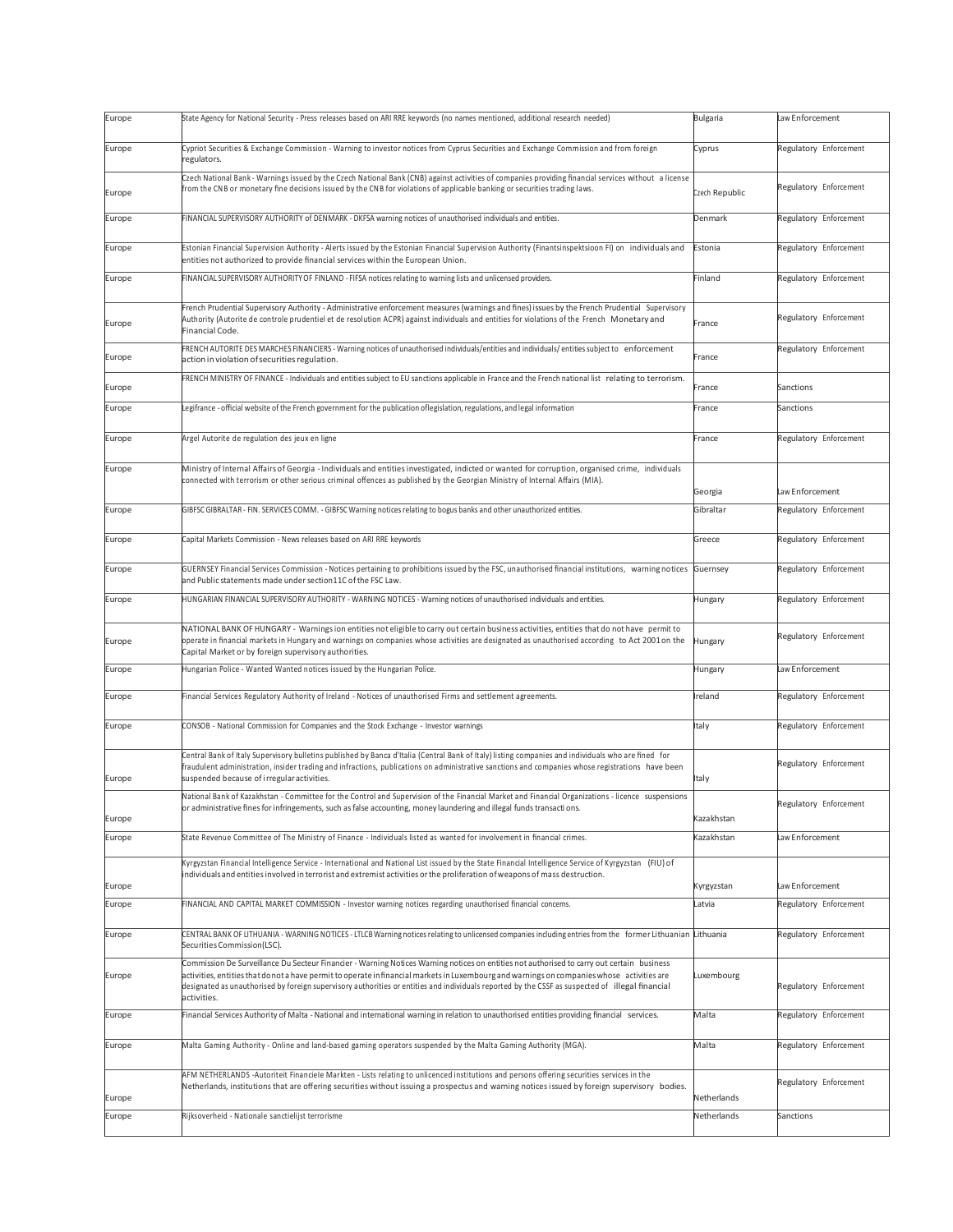| Europe           | NORWAYFINANCIAL SUPERVISORY AUTHORITY - WARNING NOTICES - Fraudulent banks and internet sites, also individuals purporting to be legitimate<br>Norway<br>business persons.                                                                                                                                                                                                                                                                                                                               |                            | Regulatory Enforcement |
|------------------|----------------------------------------------------------------------------------------------------------------------------------------------------------------------------------------------------------------------------------------------------------------------------------------------------------------------------------------------------------------------------------------------------------------------------------------------------------------------------------------------------------|----------------------------|------------------------|
| Europe           | Polish Financial Supervision Authority - List of unauthorised entities which have not obtained the required license from the Polish Financial<br>Supervision Authority (Komisja Nadzoru Finansowego, KNF) to conduct activities as financial entities within Poland as required by law and list of<br>financial penalties issued by KNF for violations of trading regulations.<br>Poland                                                                                                                 |                            | Regulatory Enforcement |
| Europe           | Comissao Do Mercado De Valores Mobiliarios - Non-authorised Financial Institutions, Foreign Supervisory Authorities Warnings, Serious<br>Portugal<br>administrative infractions and Judicial decisions on crimes against the market.                                                                                                                                                                                                                                                                     |                            | Regulatory Enforcement |
| Europe           | Romanian Financial Supervision Authority - Companies and individuals as fined, licence revocations or other administrative proceedings.                                                                                                                                                                                                                                                                                                                                                                  | Romania                    | Regulatory Enforcement |
|                  | Romanian Organised Crime & Terrorism Investigation Directorate - Press releases on individuals, entities, groups or associations investigated,<br>wanted or indicted for terrorism, crimes against the security of the state and organised crimerelated actions.                                                                                                                                                                                                                                         |                            |                        |
| Europe           |                                                                                                                                                                                                                                                                                                                                                                                                                                                                                                          | Romania                    | Law Enforcement        |
|                  | Romanian National Anti-corruption Directorate - Press releases and news issued by the Romanian National Anticorruption Directorate (Directia<br>Nationala Anticoruptie (DNA)) on individuals and entities investigated or indicted for corruption-related actions.                                                                                                                                                                                                                                       |                            | Law Enforcement        |
| Europe<br>Europe | General Inspectorate of Romanian Police - Press releases and communiques on individuals wanted, investigated or indicted for serious financial                                                                                                                                                                                                                                                                                                                                                           | Romania<br>Romania         | Law Enforcement        |
|                  | criminal offences based on ARI RRE keywords                                                                                                                                                                                                                                                                                                                                                                                                                                                              | <b>Russian Federation</b>  |                        |
| Europe           | Federal Financial Monitoring Service - List of Individuals/Organisations involved in Extremist/Terrorism activities.                                                                                                                                                                                                                                                                                                                                                                                     |                            | Sanctions              |
| Europe           | RUSSIAN FEDERAL DRUG CONTROL SERVICE - Wanted notices issued against individuals wanted by the Federal Drug Control Service of the Russian<br>Federation fornarcotic trafficking crimes and notices of conviction fornarcotics trafficking and related crimes.                                                                                                                                                                                                                                           | <b>Russian Federation</b>  | Law Enforcement        |
| Europe           | RUSSIAN FEDERAL PENAL SERVICE - Individuals wanted for corruption and/or organised crime-related actions or other serious criminal offences.                                                                                                                                                                                                                                                                                                                                                             | Russian Federation         | Law Enforcement        |
|                  | RUSSIAN MINISTRY OF INTERNAL AFFAIRS - Press releases issued by the Ministry of Internal Affairs of Russian Federation (Ministerstvo Vnutrennikh Del                                                                                                                                                                                                                                                                                                                                                     | <b>Russian Federation</b>  |                        |
| Europe           | Rosiiskoy Federaciy - MVD) on individuals and entities investigated, wanted or indicted for financial or organised crime and terrorism.                                                                                                                                                                                                                                                                                                                                                                  |                            | Law Enforcement        |
| Europe           | Prosecutor Generals Office Russian Federation - Press releases on individuals and entities investigated or indicted for corruption and/or organised<br>crime-related actions or other financial crime offences.                                                                                                                                                                                                                                                                                          | <b>Russian Federation</b>  | Law Enforcement        |
| Europe           | Russian Federal Investigative Committee - Press releases on individuals and entities investigated or indicted for financial and related crimes.                                                                                                                                                                                                                                                                                                                                                          | <b>Russian Federation</b>  | Law Enforcement        |
| Europe           | NATIONAL BANK OF SLOVAKIA - Warnings on unethical and unfair practises in the Slovakian capital market and warnings issued by the European<br>authorities informing the public of the financial activities of the financial market participants engaged in activities in the European Union including<br>fines, license revocations and other regulatory actions ordered by the NBS.                                                                                                                     | Slovakia                   | Regulatory Enforcement |
| Europe           | SLOVENIAN SECURITIES MARKET AGENCY - Warning notices relating to individuals and entities not authorised by the Securities Market Agency of Slovenia Slovenia<br>and warning notices published by other authorities.                                                                                                                                                                                                                                                                                     |                            | Regulatory Enforcement |
| Europe           | Commission Nacional Del Mercado De Valores - Warnings of firms not authorized to provide investment services in Spain and listings of<br>disciplinary penalties issued by the CNMV against individuals and entities for violations of Law 44/2002 on the Measures to Reform the Financial Spain<br>System (Medidas de Reforma del Sistema Financiero), Law 24/88 on the Stock Market (Mercado de Valores) and the Law 35/2003 (Collective<br>Investments Schemes (Instituciones de Inversion Colectiva). |                            | Regulatory Enforcement |
| Europe           | Directorate General of Insurance and Pension Funds - Warnings issued by the Spanish Directorate General for Insurance and Pensions Funds (DGSFP)<br>on organisations that are not registered or authorised to operate in Spain as Insurance Companies or to exercise said activity in Spain under the<br>system of the free provision of services from another member state of the European Economic Space, or under the system of the right of<br>establishment through a branch in Spain               |                            | Regulatory Enforcement |
| Europe           | Swiss Financial Market Supervisory Authority - FINMA enforcement measures against unauthorised institutions (black list) and rulings under Article<br>34 FINMASA. This keyword also includes press releases for sanctions lists not published by SECO.                                                                                                                                                                                                                                                   | Switzerland                | Regulatory Enforcement |
| Europe           | Swiss Stock Exchange - Penalties and monetary fines issued by the SIX Swiss Exchange (previously SWX Swiss Exchange) relating to its regulatory mandate as<br>prescribed under the Swiss Stock Exchange Act, regulating stock exchange trading and admission of securities.                                                                                                                                                                                                                              |                            | Regulatory Enforcement |
|                  | State Secretariat for Economic Affairs                                                                                                                                                                                                                                                                                                                                                                                                                                                                   | Switzerland<br>Switzerland | Sanctions              |
| Europe           |                                                                                                                                                                                                                                                                                                                                                                                                                                                                                                          |                            |                        |
| Europe           | Ministry of Internal Affairs of Tajikistan - Press releases on individuals and entities investigated or indicted for corruption, organised crimerelated<br>actions or other serious criminal offences.                                                                                                                                                                                                                                                                                                   | <b>Tajikistan</b>          | Law Enforcement        |
| Europe           | National Bank of Tajikistan - Individuals and Entities Lists                                                                                                                                                                                                                                                                                                                                                                                                                                             | Tajikistan                 | Sanctions              |
|                  | Council of Ministers of Turkey - Terrorism Linked Organisations Institutions, corporations, foundations, organisations, federations, confederations<br>and other enterprises whose operations are terminated and/or assets seized due to alleged affiliation with terrorist organisations by the Council                                                                                                                                                                                                 |                            | Regulatory Enforcement |
| Europe           | of Ministers (COM) of Turkey.                                                                                                                                                                                                                                                                                                                                                                                                                                                                            | Turkey                     |                        |
| Europe           | Turkish Ministry of Interior - Most Wanted Terrorists Most Wanted Terrorists Lists (Red, Blue, Green, Orange and Grey notices) issued by the Turkish<br>Ministry of the Interior on members of religious, political and separatist terrorist organisations.                                                                                                                                                                                                                                              | <b>Turkey</b>              | Law Enforcement        |
| Europe           | Ministry of Interior Wanted Lists                                                                                                                                                                                                                                                                                                                                                                                                                                                                        | Turkey                     | Sanctions              |
| Europe           | STATECOMMITTEE FOR FINANCIAL MONITORING - TERRORISM LIST                                                                                                                                                                                                                                                                                                                                                                                                                                                 | Ukraine                    | Sanctions              |
| Europe           | National Security and Defence Council of Ukraine                                                                                                                                                                                                                                                                                                                                                                                                                                                         | Ukraine                    | Sanctions              |
| Europe           | Financial Conduct Authority - Enforcement Notices including Press Releases, Enforcement Press Releases, Consumer Information, Final Notices, Latest                                                                                                                                                                                                                                                                                                                                                      | United Kingdom             | Regulatory Enforcement |
|                  | Publications and Prohibited Individuals.                                                                                                                                                                                                                                                                                                                                                                                                                                                                 |                            |                        |
| Europe           | Financial Conduct Authority - List of Unauthorised Internet Banks. List of unauthorised entities presenting themselves, over the Internet to be BanksUnited Kingdom<br>and/orto offer banking services.                                                                                                                                                                                                                                                                                                  |                            | Regulatory Enforcement |
| Europe           | Financial Conduct Authority - List of Unauthorised Overseas Firms. List now combined with Unauthorised Firms or individuals.                                                                                                                                                                                                                                                                                                                                                                             | United Kingdom             | Regulatory Enforcement |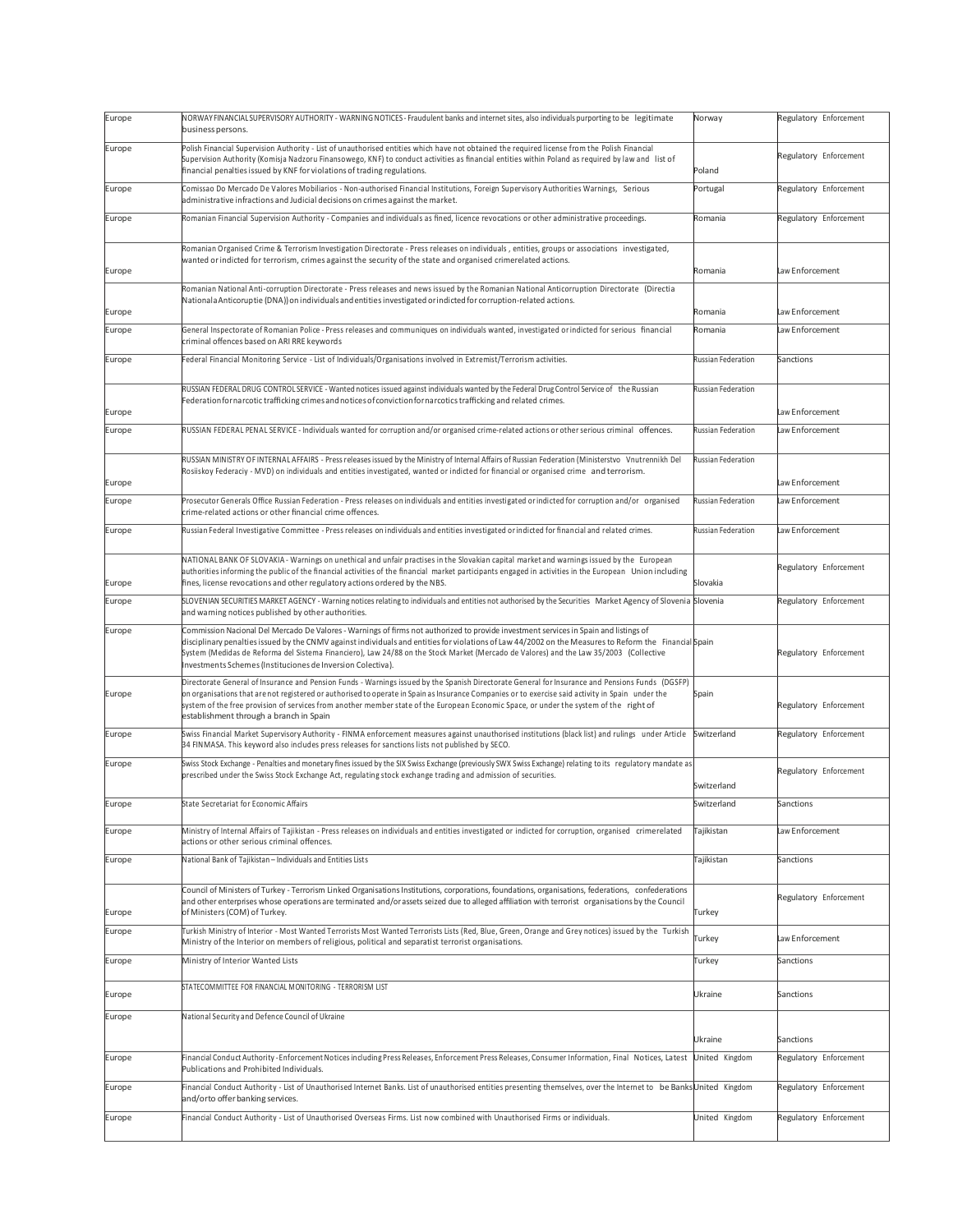| Europe | IOM Financial Services Commission - Warnings and notices.                                                                                                                                                                                                                                                                                                                                   | United Kingdom | Regulatory Enforcement |
|--------|---------------------------------------------------------------------------------------------------------------------------------------------------------------------------------------------------------------------------------------------------------------------------------------------------------------------------------------------------------------------------------------------|----------------|------------------------|
| Europe | IOM Financial Services Commission - DISSOLVED COs - IOMFSC-D Financial Services Commission publishes notices of dissolved companies.                                                                                                                                                                                                                                                        | United Kingdom | Regulatory Enforcement |
| Europe | IOM Financial Services Commission - STRUCK OFF COs - IOMFSC-S Financial Services Commission publishes notices of companies struck off companies.                                                                                                                                                                                                                                            | United Kingdom | Regulatory Enforcement |
| Europe | Metropolitan Police News Releases issued by the Metropolitan Police.                                                                                                                                                                                                                                                                                                                        | United Kingdom | Law Enforcement        |
| Europe | Serious Fraud Office - Press releases issued by The Serious Fraud Office relating to serious fraud investigations and prosecutions.                                                                                                                                                                                                                                                         | United Kingdom | Regulatory Enforcement |
| Europe | HM CUSTOMS & EXCISE - Press Releases                                                                                                                                                                                                                                                                                                                                                        | United Kingdom | Law Enforcement        |
| Europe | CITY OF LONDON POLICE - Press Releases issued by the City of London Police and monitored for ARI RRE relevant crimes.                                                                                                                                                                                                                                                                       | United Kingdom | Law Enforcement        |
| Europe | UK Gambling Commission - Press releases and notices against gambling licence holders (individuals and entities), including warnings, imposing<br>additional conditions or amending existing ones, financial penalties for breach of licence conditions, licence suspensions and revocations, as well as<br>law enforcement action taken against licenced and unlicenced gambling operators. | United Kingdom | Regulatory Enforcement |
| Europe | HIM REVENUE & CUSTOMS TAX DEFAULTERS - UKHMRC-TD List of tax defaulters published by UKHM Revenue & Customs penalised for deliberately failing United Kingdom<br>to comply with tax obligations.                                                                                                                                                                                            |                | Regulatory Enforcement |
| Europe | HM TREASURY - Individuals and entities listed on the UK consolidated list of Financial sanctions targets as designated by United Nations, European<br>Union and United Kingdom.                                                                                                                                                                                                             | United Kingdom | Sanctions              |
| Europe | HM Treasury Financial Restrictions. Notices issued by UK HM Treasury implementing Financial Restrictions under Counter terrorism Act 2008 - entries<br>not always included on the UK Consolidated sanctionslist.                                                                                                                                                                            | United Kingdom | Regulatory Enforcement |
| Europe | HM Treasury Investment Ban List of entries subject to Investment restrictions.                                                                                                                                                                                                                                                                                                              | United Kingdom | Sanctions              |
| Europe | UK HOME OFFICE - Proscribed Terrorist Groups.                                                                                                                                                                                                                                                                                                                                               | United Kingdom | Regulatory Enforcement |
| Europe | UK NATIONAL CRIME AGENCY - Individuals subject to Serious Crime Prevention Orders, Financial Reporting Orders, Travel Restriction Orders and Ancillary<br>Orders as published by the UK National Crime Agency (NCA)                                                                                                                                                                         | United Kingdom | aw Enforcement         |
| Europe | HMT - Afghanistan                                                                                                                                                                                                                                                                                                                                                                           | United Kingdom | Sanctions              |
| Europe | <b>HMT</b> - Belarus                                                                                                                                                                                                                                                                                                                                                                        | United Kingdom | Sanctions              |
| Europe | HMT - Burma/Myanmar                                                                                                                                                                                                                                                                                                                                                                         | United Kingdom | Sanctions              |
| Europe | HMT - Burundi                                                                                                                                                                                                                                                                                                                                                                               | United Kingdom | Sanctions              |
| Europe | HMT - Central African Republic                                                                                                                                                                                                                                                                                                                                                              | United Kingdom | Sanctions              |
| Europe | HMT-Chemical Weapons                                                                                                                                                                                                                                                                                                                                                                        | United Kingdom | Sanctions              |
| Europe | HMT-Cyber Attacks                                                                                                                                                                                                                                                                                                                                                                           | United Kingdom | Sanctions              |
| Europe | HMT - Democratic Republic of the Congo                                                                                                                                                                                                                                                                                                                                                      | United Kingdom | Sanctions              |
| Europe | HMT - Egypt                                                                                                                                                                                                                                                                                                                                                                                 | United Kingdom | Sanctions              |
| Europe | HMT - HMT - Iran (human rights)                                                                                                                                                                                                                                                                                                                                                             | United Kingdom | Sanctions              |
| Europe | HMT - HMT - Iran (nuclear proliferation)                                                                                                                                                                                                                                                                                                                                                    | United Kingdom | Sanctions              |
| Europe | HMT - Iraq                                                                                                                                                                                                                                                                                                                                                                                  | United Kingdom | Sanctions              |
| Europe | HMT - ISIL (Da'esh) and Al-Qaida organisations                                                                                                                                                                                                                                                                                                                                              | United Kingdom | Sanctions              |
| Europe | HMT - Libya                                                                                                                                                                                                                                                                                                                                                                                 | United Kingdom | Sanctions              |
| Europe | HMT - Mali                                                                                                                                                                                                                                                                                                                                                                                  | United Kingdom | Sanctions              |
| Europe | HMT - Nicaragua                                                                                                                                                                                                                                                                                                                                                                             | United Kingdom | Sanctions              |
| Europe | HMT - North Korea (Democratic People's Republic of Korea)                                                                                                                                                                                                                                                                                                                                   | United Kingdom | Sanctions              |
| Europe | HMT - Republic of Guinea                                                                                                                                                                                                                                                                                                                                                                    | United Kingdom | Sanctions              |
| Europe | HMT - Republic of Guinea-Bissau                                                                                                                                                                                                                                                                                                                                                             | United Kingdom | Sanctions              |
| Europe | HMT - Somalia                                                                                                                                                                                                                                                                                                                                                                               | United Kingdom | Sanctions              |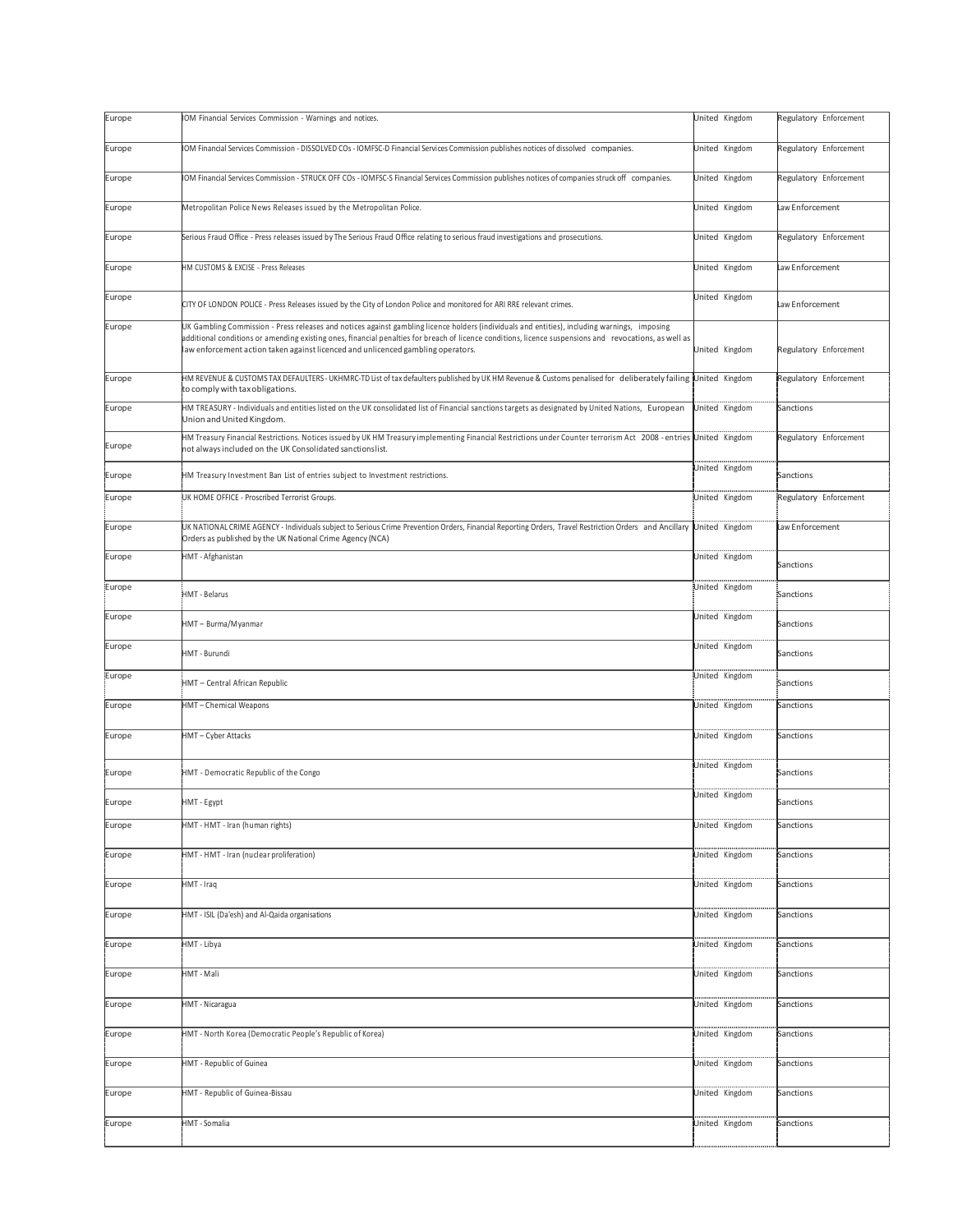| Europe | HMT - South Sudan                                     | United Kingdom     | Sanctions |
|--------|-------------------------------------------------------|--------------------|-----------|
| Europe | HMT - Sudan                                           | United Kingdom     | Sanctions |
| Europe | HMT - Syria                                           | United Kingdom     | Sanctions |
| Europe | HMT - Terrorism and terrorist financing               | United Kingdom     | Sanctions |
| Europe | HMT - Tunisia                                         | United Kingdom     | Sanctions |
| Europe | HMT - Turkey                                          | United Kingdom     | Sanctions |
| Europe | HMT - UK freezing orders                              | United Kingdom     | Sanctions |
| Europe | HMT - Ukraine (Misappropriation and Human Rights)     | United Kingdom     | Sanctions |
| Europe | HMT - Ukraine (Sovereignty and Territorial Integrity) | United Kingdom     | Sanctions |
| Europe | HMT - Venezuela                                       | <br>United Kingdom | Sanctions |
| Europe | HMT - Yemen                                           | United Kingdom     | Sanctions |
| Europe | HMT - Zimbabwe                                        | United Kingdom     | Sanctions |
|        |                                                       |                    |           |

## 04. International & Regional

| <b>Desk</b>                 | Source Name / Description                                                                                                                                                                                                                                                                              | <b>Country of Authority</b> | Type                   |
|-----------------------------|--------------------------------------------------------------------------------------------------------------------------------------------------------------------------------------------------------------------------------------------------------------------------------------------------------|-----------------------------|------------------------|
| International &<br>Regional | Asian Development Bank - Anticorruption and Integrity List                                                                                                                                                                                                                                             | International               | Sanctions              |
| International &<br>Regional | EUROPEAN BANK FOR RECONSTRUCTION AND DEVELOPMENT - EBRD List of entities and individuals which are ineligible to become an European Bank for<br>Reconstruction and Development Counterparty because they have engaged in Prohibited Practices as defined in EBRD Enforcement Policy and<br>procedures. | International               | Regulatory Enforcement |
| International &<br>Regional | EUROPEAN UNION SANCTIONS - EU General keyword to group all entries subject to asset freeze/asset freeze and travel restrictions.                                                                                                                                                                       | International               | Sanctions              |
| International &<br>Regional | Europol Wanted List - Europe's Most Wanted Wanted notices published by European law enforcement authorities in cooperation with Europol as<br>published on a dedicated website (www.eumostwanted.eu) for Europe's Most Wanted Fugitives.                                                               | International               | Law Enforcement        |
| International &<br>Regional | EU - Afghanistan - Restrictive measures imposed with respect to the Taliban                                                                                                                                                                                                                            | International               | Sanctions              |
| International &<br>Regional | EU - Belarus - Restrictive measures against Belarus                                                                                                                                                                                                                                                    | International               | Sanctions              |
| International &<br>Regional | EU - Bosnia and Herzegovina - Restrictive measures in support of Bosnia and Herzegovina                                                                                                                                                                                                                | International               | Sanctions              |
| International &<br>Regional | EU - Burundi - Restrictive measures in view of the situation in Burundi                                                                                                                                                                                                                                | International               | Sanctions              |
| International &<br>Regional | EU - Central African Republic - Restrictive measures against the Central African Republic                                                                                                                                                                                                              | International               | Sanctions              |
| International &<br>Regional | EU - Chemical Weapons - Restrictive measures against the proliferation and use of chemical weapons                                                                                                                                                                                                     | International               | Sanctions              |
| International &<br>Regional | EU - China - Specific restrictive measures in relation to the events at the Tiananmen Square protests of 1989                                                                                                                                                                                          | International               | Sanctions              |
| International &<br>Regional | EU - Cyber Attacks - Restrictive measures against cyber-attacks threatening the Union or its Member States                                                                                                                                                                                             | International               | Sanctions              |
| International &<br>Regional | EU - Democratic Republic of Congo - Restrictive measures against the Democratic Republic of the Congo                                                                                                                                                                                                  | International               | Sanctions              |
| International &<br>Regional | EU - Egypt - Misappropriation of state funds of Egypt (MSF)                                                                                                                                                                                                                                            | International               | Sanctions              |
| International &<br>Regional | EU - Republic of Guinea (Conakry) - Restrictive measures against the Republic of Guinea                                                                                                                                                                                                                | International               | Sanctions              |
| International &<br>Regional | EU - Guinea-Bissau - Restrictive measures against those threatening the peace, security or stability of the Republic of Guinea-Bissau                                                                                                                                                                  | International               | Sanctions              |
| International &<br>Regional | EU - Haiti - Prohibiting the satisfying of certain claims by the Haitian authorities                                                                                                                                                                                                                   | International               | Sanctions              |
| International &<br>Regional | EU - Iran - Restrictive measures in relation to serious human rights violations in Iran (HR)                                                                                                                                                                                                           | International               | Sanctions              |
| International &<br>Regional | EU - Iran - Restrictive measures in relation to the non-proliferation of weapons of mass destruction (WMD)                                                                                                                                                                                             | International               | Sanctions              |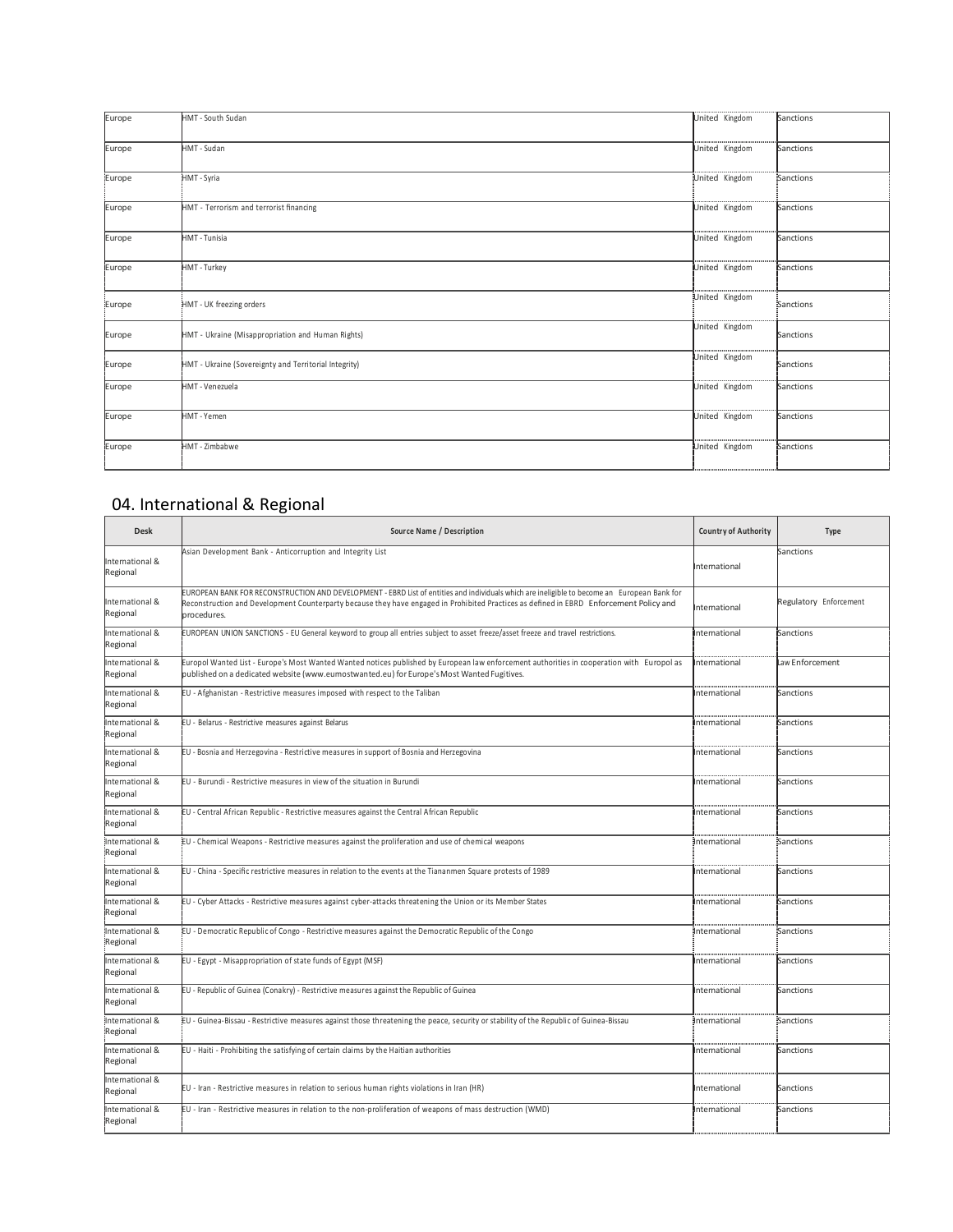| International &<br>Regional | EU - Iraq - Restrictive measures on Iraq                                                                                                                                                                         | International | Sanctions       |
|-----------------------------|------------------------------------------------------------------------------------------------------------------------------------------------------------------------------------------------------------------|---------------|-----------------|
| International &<br>Regional | EU - Lebanon - Restrictive measures in relation to the UN Security Council Resolution 1701 (2006) on Lebanon                                                                                                     | International | Sanctions       |
| International &<br>Regional | EU - Libya - Restrictive measures in view of the situation in Libya                                                                                                                                              | International | Sanctions       |
| International &<br>Regional | EU - Libya - Prohibiting the satisfying of certain claims in relation to transactions that have been prohibited by the UN Security Council Resolution<br>883 (1993) and related resolutions                      | nternational  | Sanctions       |
| International &<br>Regional | EU - Moldova - Restrictive measures in relation to the campaign against Latinscript schools in the Transnistrian region                                                                                          | International | Sanctions       |
| International &<br>Regional | EU - Serbia and Montenegro - Prohibiting the satisfying of certain claims in relation to transactions that have been prohibited by the UN Security<br>Council Resolution 757(1992) and related resolutions       | International | Sanctions       |
| International &<br>Regional | EU - Burma (Myanmar) - Restrictive measures against Myanmar/Burma                                                                                                                                                | International | Sanctions       |
| International &<br>Regional | EU - Nicaragua - Restrictive measures in view of the situation in the Republic of Nicaragua                                                                                                                      | International | Sanctions       |
| International &<br>Regional | EU - Democratic People's Republic of Korea (North Korea) - Restrictive measures in relation to the non-proliferation of the weapons of mass<br>destruction (WMD)                                                 | International | Sanctions       |
| International &<br>Regional | EU - Russian Federation - Restrictive measures in view of Russia's actions destabilising the situation in Ukraine (sectoral restrictive measures)                                                                | International | Sanctions       |
| International &<br>Regional | EU - Somalia - Restrictive measures against Somalia                                                                                                                                                              | International | Sanctions       |
| International &<br>Regional | EU - South Sudan - Restrictive measures in view of the situation in South Sudan                                                                                                                                  | International | Sanctions       |
| International &<br>Regional | EU - Sudan - Restrictive measures in view of the situation in Sudan                                                                                                                                              | International | Sanctions       |
| International &<br>Regional | EU - Syria - Restrictive measures in relation to the 14 February 2005 terrorist bombing in Beirut, Lebanon                                                                                                       | International | Sanctions       |
| International &<br>Regional | EU - Syria - Restrictive measures against Syria                                                                                                                                                                  | International | Sanctions       |
| International &<br>Regional | EU - Terrorist Groups (Foreign Terrorist Organisations) - Specific measures to combat terrorism                                                                                                                  | International | Sanctions       |
| International &<br>Regional | EU - Terrorism - ISIL (Da'esh) and Al-Qaida - Restrictive measures with respect to ISIL (Da'esh) and Al-Qaida (ISIL/Daesh & Al-Qaida)                                                                            | International | Sanctions       |
|                             |                                                                                                                                                                                                                  |               |                 |
| International &<br>Regional | EU - Tunisia - Misappropriation of state funds of Tunisia (MSF)                                                                                                                                                  | International | Sanctions       |
| International &<br>Regional | EU - Turkey - Restrictive measures in view of Turkey's unauthorised drilling activities in the Eastern Mediterranean                                                                                             | International | Sanctions       |
| International &<br>Regional | EU - Ukraine - Misappropriation of state funds of Ukraine (MSF)                                                                                                                                                  | nternational  | Sanctions       |
| International &<br>Regional | EU - Ukraine - Restrictive measures in respect of actions undermining or threatening the territorial integrity, sovereignty and independence of<br>Ukraine (Territorial integrity)                               | International | Sanctions       |
| International &<br>Regional | EU - Ukraine - Restrictive measures in response to the illegal annexation of Crimea and Sevastopol (Crimea)                                                                                                      | International | Sanctions       |
| International &<br>Regional | EU - USA (United States of America) - Measures protecting against the effects of the extra-territorial application of certain legislation adopted by<br>the US                                                   | nternational  | Sanctions       |
| International &<br>Regional | EU - Venezuela - Restrictive measures in view of the situation in Venezuela                                                                                                                                      | International | Sanctions       |
| International &<br>Regional | EU - Yemen - Restrictive measures in view of the situation in Yemen                                                                                                                                              | International | Sanctions       |
| International &<br>Regional | EU - Zimbabwe - Restrictive measures against Zimbabwe                                                                                                                                                            | International | Sanctions       |
| International &<br>Regional | Interpol - Wanted Persons                                                                                                                                                                                        | International | Law Enforcement |
| International &<br>Regional | UN - UNITED NATIONS SANCTIONS - UN General keyword used to identify ALL entries designated by any committee that are subject to either an assetinternational<br>freeze and a travel Ban or just an asset freeze. |               | Sanctions       |
| International &<br>Regional | UN - Resolution 1267 & 1989 & 2253 - ISIL (Da'esh) & Al-Qaida                                                                                                                                                    | International | Sanctions       |
| International &<br>Regional | UN - Resolution 2127 & 2134 - Central African Republic                                                                                                                                                           | International | Sanctions       |
| International &<br>Regional | UN - Consolidated Sanction List                                                                                                                                                                                  | International | Sanctions       |
| International &<br>Regional | UN - Resolution 1718 - Democratic People's Republic of Korea                                                                                                                                                     | nternational  | Sanctions       |
| International &<br>Regional | UN - Resolution 1533 - Democratic Republic of the Congo                                                                                                                                                          | nternational  | Sanctions       |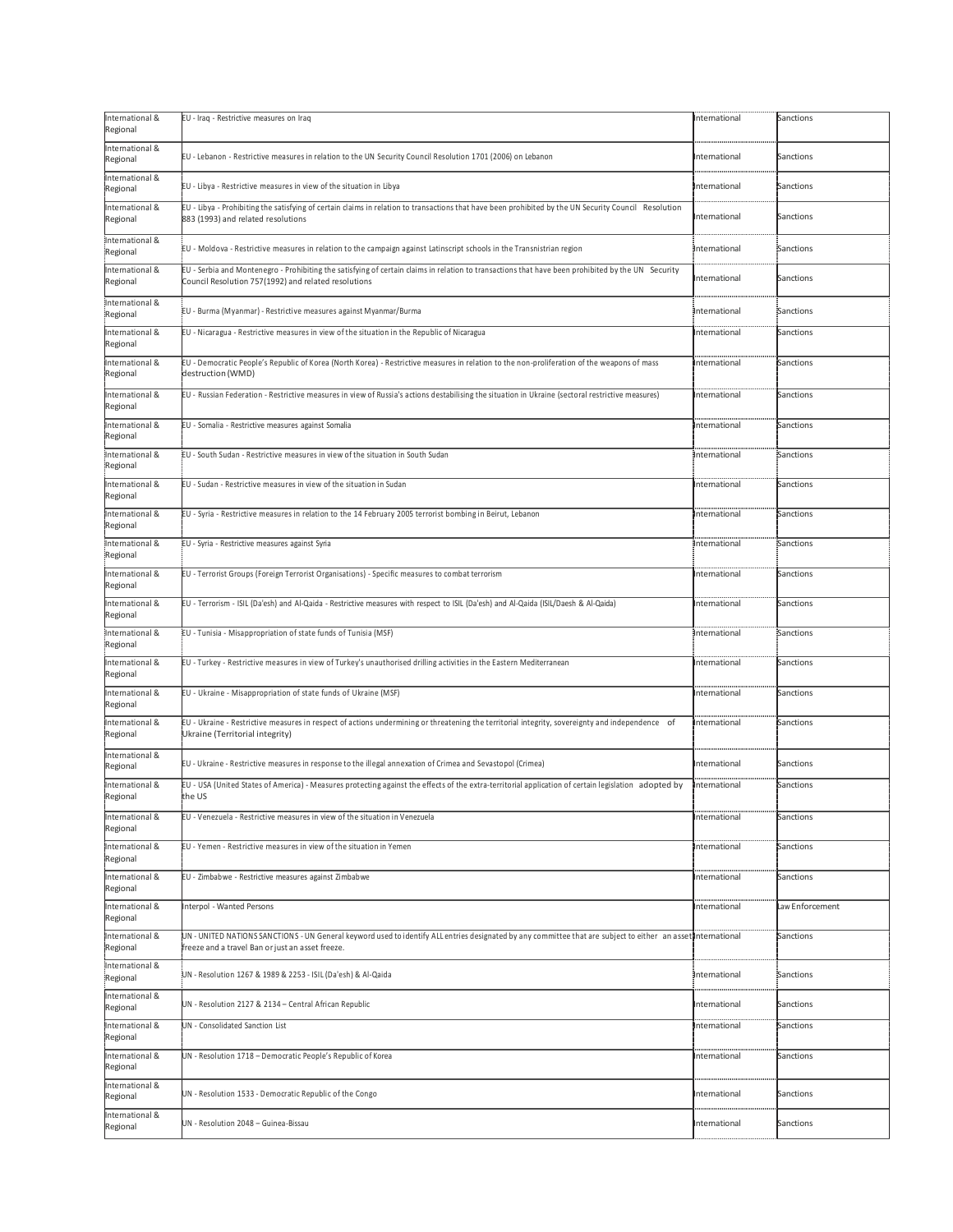| International &<br>Regional | UN - Resolution 1518 - Iraq and Kuwait                                 | International     | Sanctions                     |
|-----------------------------|------------------------------------------------------------------------|-------------------|-------------------------------|
| International &<br>Regional | UN - Resolution 1970 - Libyan Arab Jamahiriya                          | International     | Sanctions                     |
| International &<br>Regional | UN - Resolutions 751 & 1907 - Somalia & Eritrea                        | International     | Sanctions                     |
| International &<br>Regional | UN - Resolution 2206 (Concerning South Sudan)                          | <br>International | Sanctions                     |
| International &<br>Regional | UN - Resolution 1591 - Sudan                                           | <br>International | Sanctions                     |
| International &<br>Regional | UN - Resolution 1988 - Taliban and associated Individuals and Entities | International     | Sanctions                     |
| International &<br>Regional | UN - Resolution 2140 - Yemen                                           | International     | Sanctions                     |
| International &<br>Regional | UN - Resolution 1636 - Lebanon                                         | International     | Sanctions                     |
| International &<br>Regional | UN - Resolution 2374 (Concerning Mali)                                 | International     | Sanctions                     |
| International &<br>Regional | World Bank Debarred firms and individuals                              | <br>international | <b>Regulatory Enforcement</b> |

### 05. Middle East Asia

| <b>Desk</b> | Source Name / Description                                                                                                                                                                                                                                                                                                          | Country of Authority | Type                                          |
|-------------|------------------------------------------------------------------------------------------------------------------------------------------------------------------------------------------------------------------------------------------------------------------------------------------------------------------------------------|----------------------|-----------------------------------------------|
| <b>MEA</b>  | High Office of Oversite and Anti-Corruption                                                                                                                                                                                                                                                                                        | Afghanistan          | Regulatory Enforcement                        |
| MEA         | Da Afghanistan Bank                                                                                                                                                                                                                                                                                                                | Afghanistan          | Regulatory Enforcement                        |
| <b>MEA</b>  | Financial Transactions and Reports Analysis Center of Afghanistan                                                                                                                                                                                                                                                                  | Afghanistan          | Regulatory Enforcement                        |
| MEA         | Bank of Algeria                                                                                                                                                                                                                                                                                                                    | Algeria              | Regulatory Enforcement                        |
| MEA         | Ministry of Finance                                                                                                                                                                                                                                                                                                                | Algeria              | Regulatory Enforcement                        |
| <b>MEA</b>  | Commission for organisation and surveillance of the exchange operation (COSOB)                                                                                                                                                                                                                                                     | Algeria              | Regulatory Enforcement                        |
| MEA         | Bahrain Bourse (BHB)                                                                                                                                                                                                                                                                                                               | Bahrain              | Regulatory Enforcement                        |
| <b>MEA</b>  | Central Bank of Bahrain                                                                                                                                                                                                                                                                                                            | Bahrain              | Regulatory Enforcement                        |
| MEA         | Bahrain Ministry of Foreign Affairs                                                                                                                                                                                                                                                                                                | Bahrain              | Sanctions                                     |
| <b>MEA</b>  | Center of National Financial Information - Benin                                                                                                                                                                                                                                                                                   | Benin                | Regulatory Enforcement                        |
| <b>MEA</b>  | Non-Bank Financial Institutions Regulatory Authority - notices                                                                                                                                                                                                                                                                     | Botswana             | Regulatory Enforcement                        |
| <b>MEA</b>  | Chamber of Commerce, Industry, Mines and Crafts of Cameroon                                                                                                                                                                                                                                                                        | Cameroon             | Regulatory Enforcement                        |
| <b>MEA</b>  | Financial Investigation Agency                                                                                                                                                                                                                                                                                                     |                      | Congo, Republic of the Regulatory Enforcement |
| <b>MEA</b>  | COTE D'IVOIRE - Ivory Coast Platform Combating Cyber Criminality - Individuals involved in or wanted by the Ivory Coast Police for cybercrime<br>activities as published by the Platform Combating Cyber Criminality (Plateforme de Lutte Contre la Cybercriminalite - PLCC) of the Ivory Coast<br>Ministry of State and Interior. | Cote D'Ivoire        | Law Enforcement                               |
| MEA         | Central Bank of Egypt                                                                                                                                                                                                                                                                                                              | Egypt                | Sanctions                                     |
| <b>MEA</b>  | Egyptian Money Laundering Combating Unit                                                                                                                                                                                                                                                                                           | Egypt                | Sanctions                                     |
| <b>MEA</b>  | The Electric Utility and Consumer Protection Regulatory Agency                                                                                                                                                                                                                                                                     | Egypt                | Regulatory Enforcement                        |
| <b>MEA</b>  | Administrative Control Authority                                                                                                                                                                                                                                                                                                   | Egypt                | Regulatory Enforcement                        |
| <b>MEA</b>  | Cargo Supervision and Surveying Office                                                                                                                                                                                                                                                                                             | Egypt                | Regulatory Enforcement                        |
| <b>MEA</b>  | Central Bank of Egypt                                                                                                                                                                                                                                                                                                              | Egypt                | Regulatory Enforcement                        |
| <b>MEA</b>  | Egyptian Drug Authority                                                                                                                                                                                                                                                                                                            | Egypt                | Regulatory Enforcement                        |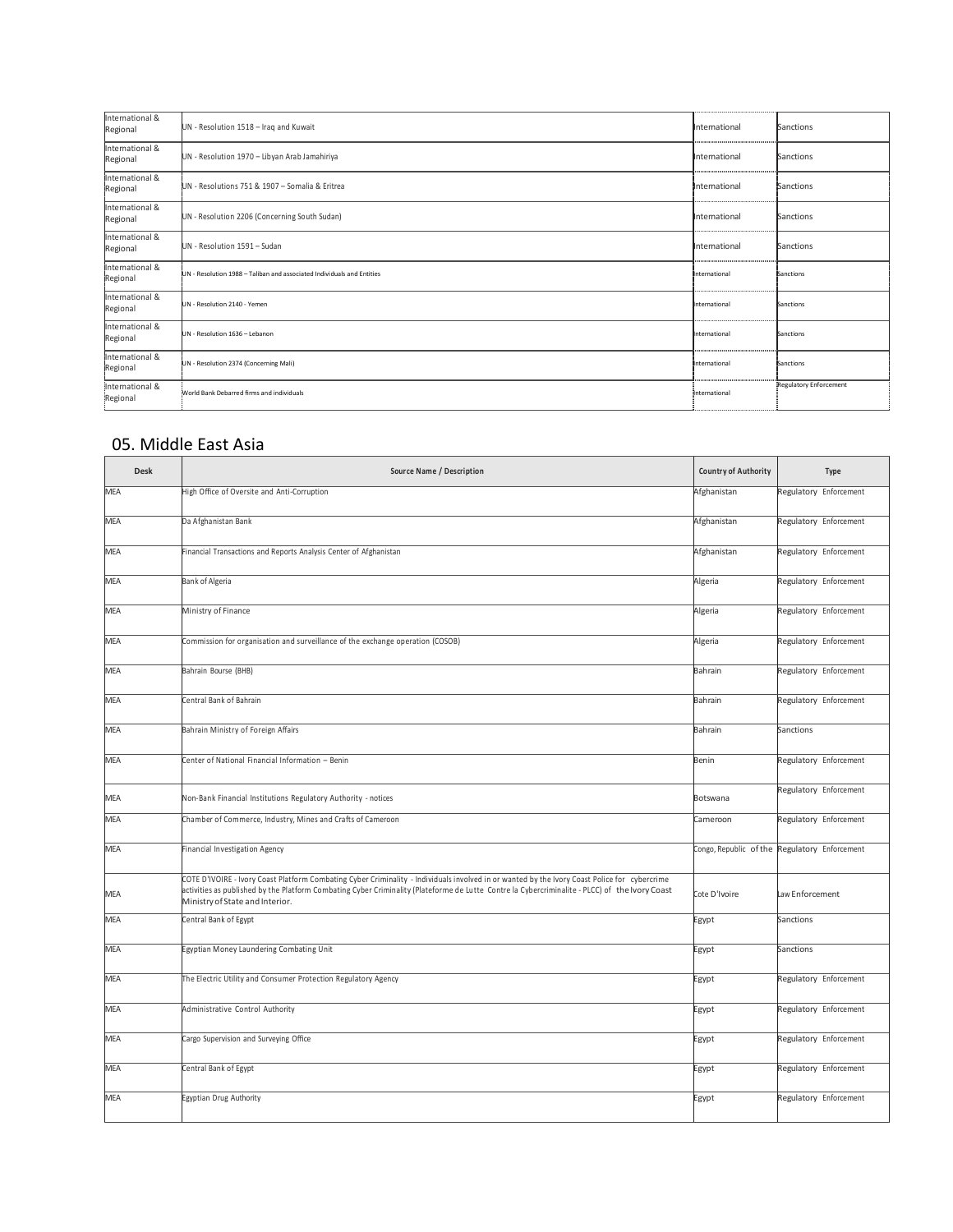| MEA        | Egyptian Financial Supervisory Authority                                                                                                                                      | Egypt         | Regulatory Enforcement |
|------------|-------------------------------------------------------------------------------------------------------------------------------------------------------------------------------|---------------|------------------------|
| MEA        | General Authority for Investment and Free Zones                                                                                                                               | Egypt         | Regulatory Enforcement |
| MEA        | General Authority for Investment                                                                                                                                              | Egypt         | Regulatory Enforcement |
| MEA        | National Telecommunication Regulatory Authority                                                                                                                               | Egypt         | Regulatory Enforcement |
| MEA        | Administrative Control Authority                                                                                                                                              | Egypt         | Regulatory Enforcement |
| MEA        | Central Auditing Organization                                                                                                                                                 | Egypt         | Regulatory Enforcement |
| MEA        | Financial Intelligence Agency                                                                                                                                                 | Ethiopia      | Regulatory Enforcement |
| MEA        | Court of Auditors                                                                                                                                                             | Gabon         | Regulatory Enforcement |
| MEA        | Central Bank of Gambia                                                                                                                                                        | Gambia, The   | Regulatory Enforcement |
| MEA        | Financial Intelligence Centre (FIC)                                                                                                                                           | Ghana         | Regulatory Enforcement |
| MEA        | Securities & Exchange Commission                                                                                                                                              | Ghana         | Regulatory Enforcement |
| MEA        | Bank of Ghana - public notices                                                                                                                                                | Ghana         | Regulatory Enforcement |
| MEA        | African Development Bank - Debarred Entities Debarred Entities which have been or may be declared ineligible for contracts financed by the<br>African Development Bank Group. | International | Regulatory Enforcement |
| MEA        | Central Securities Depository of Iran                                                                                                                                         | Iran          | Regulatory Enforcement |
| MEA        | Securities and Exchnage Organisation                                                                                                                                          | Iran          | Regulatory Enforcement |
| MEA        | Tehran Securities Exchange Technology Management                                                                                                                              | Iran          | Regulatory Enforcement |
| MEA        | Iran Fara Bource                                                                                                                                                              | Iran          | Regulatory Enforcement |
| MEA        | Iran Mercantile Exchange                                                                                                                                                      | Iran          | Regulatory Enforcement |
| MEA        | Central Bank of the Islamic Republic of Iran                                                                                                                                  | Iran          | Regulatory Enforcement |
| MEA        | Iran Tehran Stock Exchange                                                                                                                                                    | Iran          | Regulatory Enforcement |
| MEA        | Mutual Funds                                                                                                                                                                  | Iran          | Regulatory Enforcement |
| MEA        | Central Securities Depository of Iran                                                                                                                                         | Iran          | Regulatory Enforcement |
| MEA        | Central Bank of Iraq                                                                                                                                                          | Iraq          | Regulatory Enforcement |
| <b>MEA</b> | Federal Bureau of Financial Supervision                                                                                                                                       | Iraq          | Regulatory Enforcement |
| MEA        | Iraq Stock Exchange                                                                                                                                                           | Iraq          | Regulatory Enforcement |
| MEA        | ISRAEL MINISTRY OF DEFENCE - TERRORISM LIST - IMOD Israeli Ministry of Defence published list of identified terrorist groups and associates.                                  | Israel        | Sanctions              |
| MEA        | Bank of Israel                                                                                                                                                                | Israel        | Sanctions              |
| MEA        | Israel Securities Authority                                                                                                                                                   | Israel        | Sanctions              |
| MEA        | Israel Tax Authority                                                                                                                                                          | Israel        | Sanctions              |
| MEA        | Ministry of Justice                                                                                                                                                           | Israel        | Law Enforcement        |
| MEA        | Ministry of Finance                                                                                                                                                           | Israel        | Regulatory Enforcement |
| MEA        | Israel Tax Authority                                                                                                                                                          | Israel        | Regulatory Enforcement |
| MEA        | Bank of Israel                                                                                                                                                                | Israel        | Regulatory Enforcement |
| MEA        | Israel Securities Authority - lists of judgements                                                                                                                             | Israel        | Regulatory Enforcement |
| MEA        | Israel Tax Authority - News search                                                                                                                                            | Israel        | Regulatory Enforcement |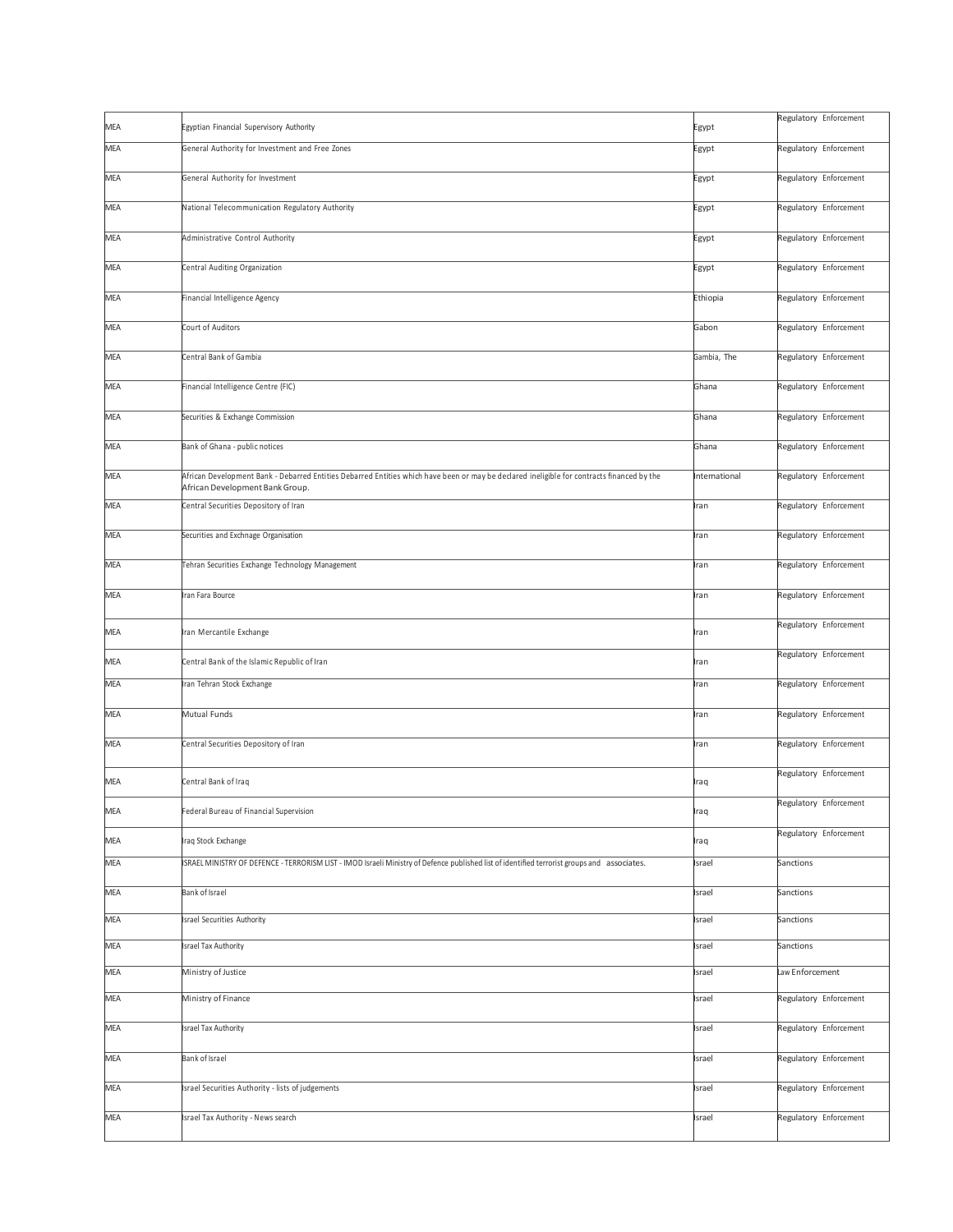| <b>MEA</b> | Israel Tax Authority - Press Releases                                                                                                                                                                                                               | Israel     | Regulatory Enforcement |
|------------|-----------------------------------------------------------------------------------------------------------------------------------------------------------------------------------------------------------------------------------------------------|------------|------------------------|
| MEA        | Israel Tax Authority-Search for Judgments - Criminal Proceedings for Income Tax and VAT                                                                                                                                                             | Israel     | Regulatory Enforcement |
| MEA        | Israel Tax Authority - search for entities that are not registered by law (not sure what this means)                                                                                                                                                | Israel     | Regulatory Enforcement |
| MEA        | Israel Securities Authority                                                                                                                                                                                                                         | Israel     | Regulatory Enforcement |
| <b>MEA</b> | Amman Stock Exchange (ASE)                                                                                                                                                                                                                          | Jordan     | Regulatory Enforcement |
| MEA        | Jordan Securities Depository Center                                                                                                                                                                                                                 | Jordan     | Regulatory Enforcement |
| MEA        | Jordan Telecommunication Regulatory Commission (TRC)                                                                                                                                                                                                | Jordan     | Regulatory Enforcement |
| MEA        | Securties Commision                                                                                                                                                                                                                                 | Jordan     | Regulatory Enforcement |
| MEA        | Central Bank of Kenya (CBK)                                                                                                                                                                                                                         | Kenya      | Regulatory Enforcement |
| MEA        | Capital Markets Authority                                                                                                                                                                                                                           | Kenya      | Regulatory Enforcement |
| MEA        | Ministry of Finance                                                                                                                                                                                                                                 | Kuwait     | Regulatory Enforcement |
| MEA        | Kuwait Stock Exchange (Borsa Kuwait)                                                                                                                                                                                                                | Kuwait     | Regulatory Enforcement |
| <b>MEA</b> | Central Bank of Kuwait                                                                                                                                                                                                                              | Kuwait     | Regulatory Enforcement |
| MEA        | State Audit Bureau of Kuwait                                                                                                                                                                                                                        | Kuwait     | Regulatory Enforcement |
| <b>MEA</b> | Central Bank of Kuwait                                                                                                                                                                                                                              | Kuwait     | Regulatory Enforcement |
| MEA        | Capital Market Authority (CMA)                                                                                                                                                                                                                      | Kuwait     | Regulatory Enforcement |
| MEA        | Kuwait Stock Exchange (Borsa Kuwait)                                                                                                                                                                                                                | Kuwait     | Regulatory Enforcement |
|            |                                                                                                                                                                                                                                                     |            |                        |
| MEA        | Ministry of Economy and Trade                                                                                                                                                                                                                       | Lebanon    | Sanctions              |
| MEA        | Banking control commission of Lebanon                                                                                                                                                                                                               | Lebanon    | Regulatory Enforcement |
| MEA        | Banque du Liban                                                                                                                                                                                                                                     | Lebanon    | Regulatory Enforcement |
| MEA        | Beirut Stock Exchange                                                                                                                                                                                                                               | Lebanon    | Regulatory Enforcement |
| MEA        | Central Bank of Lesotho                                                                                                                                                                                                                             | Lebanon    | Regulatory Enforcement |
| MEA        | Libyan Audit Bureau                                                                                                                                                                                                                                 | Libya      | Regulatory Enforcement |
| MEA        | Libya's Central Bank                                                                                                                                                                                                                                | Libya      | Regulatory Enforcement |
| MEA        | Libyan Stock Market                                                                                                                                                                                                                                 | Libya      | Regulatory Enforcement |
| MEA        | Anti Corruption Bureau - Malawi                                                                                                                                                                                                                     | Malawi     | Regulatory Enforcement |
| MEA        | The Pension and Insurance Supervision (PISU) Department of Reserve Bank of Malawi                                                                                                                                                                   | Malawi     | Regulatory Enforcement |
| <b>MEA</b> | Regulation Authority                                                                                                                                                                                                                                | Mauritania | Regulatory Enforcement |
| MEA        | Central Bank of Mauritania (BCM)                                                                                                                                                                                                                    | Mauritania | Regulatory Enforcement |
| MEA        | Court of Auditors                                                                                                                                                                                                                                   | Mauritania | Regulatory Enforcement |
| MEA        | Ministry of Economy and Finance                                                                                                                                                                                                                     | Mauritania | Regulatory Enforcement |
| <b>MEA</b> | Mauritius Financial Services Commission - Press releases and communiques issued by the Financial Services Commission of Mauritius on companies<br>penalized for irregular activities, license revocations and warnings against unlicensed entities. | Mauritius  | Regulatory Enforcement |
| <b>MEA</b> | Financial Services Commission Mauritius                                                                                                                                                                                                             | Mauritius  | Regulatory Enforcement |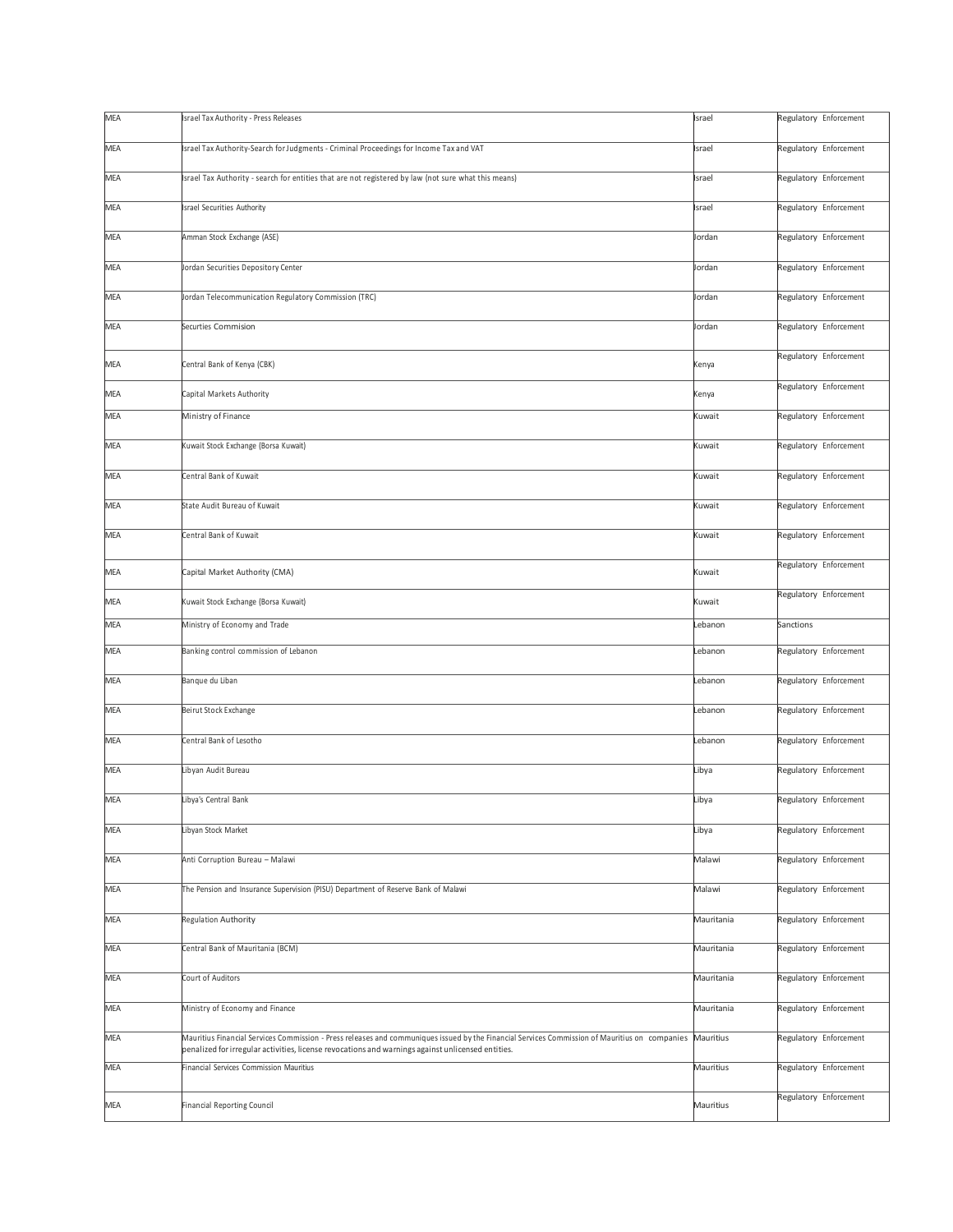| MEA               | <b>Bank of Mauritius</b>                                                                                                                                                                                                                                                | Mauritius          | Regulatory Enforcement |
|-------------------|-------------------------------------------------------------------------------------------------------------------------------------------------------------------------------------------------------------------------------------------------------------------------|--------------------|------------------------|
| <b>MEA</b>        | Financial Services Commission                                                                                                                                                                                                                                           | Mauritius          | Regulatory Enforcement |
| MEA               | Revenue Authority                                                                                                                                                                                                                                                       | Mauritius          | Regulatory Enforcement |
| MEA               | Financial Services Commission - Enforcement Actions                                                                                                                                                                                                                     | Mauritius          | Regulatory Enforcement |
| MEA               | Moroccan Securities Board                                                                                                                                                                                                                                               | Morocco            | Regulatory Enforcement |
| MEA               | Bank al-Maghrib                                                                                                                                                                                                                                                         | Morocco            | Regulatory Enforcement |
| MEA               | Moroccan Ministry of Economy and Finance                                                                                                                                                                                                                                | Morocco            | Regulatory Enforcement |
| MEA               | Moroccan Ministry of Industry, Commerce, Investment and Digital Economy                                                                                                                                                                                                 | Morocco            | Regulatory Enforcement |
|                   | NATIONAL DRUG LAW ENFORCEMENT AGENCY - Wanted persons and press releases published by the National Drug Law Enforcement Agency (NDLEA)<br>of Nigeria relating to law enforcement action against individuals for offences relating to illicit narcotics trafficking.     |                    | Law Enforcement        |
| MEA<br><b>MEA</b> | NIGERIAN ECONOMIC AND FINANCIAL CRIMES COMMISSION - Press Releases and Most Wanted notices issued by the Nigerian Economic and Financial<br>Crimes Commission for ARI RRE crimes.                                                                                       | Nigeria<br>Nigeria | Law Enforcement        |
|                   | Independent Corrupt Practices Commission - Wanted persons, press releases and court cases published by the Independent Corrupt Practices and<br>Other Related Offences Commission (ICPC) of Nigeria relating to law enforcement and prosecution of corruption offences. |                    | Law Enforcement        |
| MEA               |                                                                                                                                                                                                                                                                         | Nigeria            |                        |
| MEA               | Nigerian Securities and Exchange Commission - Enforcement proceedings taken by the Nigerian Securities and Exchange Commission against<br>individuals and companies for breaches of securities laws.                                                                    | Nigeria            | Regulatory Enforcement |
| <b>MEA</b>        | Securities and Exchange Commission -- SEC ADMINISTRATIVE PROCEEDINGS COMMITTEE Decisions                                                                                                                                                                                | Nigeria            | Regulatory Enforcement |
| MEA               | Securities and Exchange Commission -- Litigation                                                                                                                                                                                                                        | Nigeria            | Regulatory Enforcement |
| MEA               | Securities and Exchange Commission -- REFERRED CASES                                                                                                                                                                                                                    | Nigeria            | Regulatory Enforcement |
| MEA               | Securities and Exchange Commission -- SUSPENSIONS AND PENALTIES                                                                                                                                                                                                         | Nigeria            | Regulatory Enforcement |
| MEA               | Federal Inland Revenue Services                                                                                                                                                                                                                                         | Nigeria            | Regulatory Enforcement |
| MEA               | Economic and Financial Crimes Commission                                                                                                                                                                                                                                | Nigeria            | Regulatory Enforcement |
| MEA               | Central Bank of Oman                                                                                                                                                                                                                                                    | Oman               | Regulatory Enforcement |
| <b>MEA</b>        | Capital Market Authority                                                                                                                                                                                                                                                | Oman               | Regulatory Enforcement |
| MEA               | State Audit Institution                                                                                                                                                                                                                                                 | Oman               | Regulatory Enforcement |
| <b>MEA</b>        | Muscat Securities Market                                                                                                                                                                                                                                                | Oman               | Regulatory Enforcement |
| MEA               | Capital Market Authority (CMA)                                                                                                                                                                                                                                          | Oman               | Regulatory Enforcement |
| <b>MEA</b>        | Palestine Ministry of Finance                                                                                                                                                                                                                                           | Palestine          | Regulatory Enforcement |
| MEA               | State Audit and Administrative Control Bureau - PNA                                                                                                                                                                                                                     | Palestine          | Regulatory Enforcement |
| MEA               | <b>Bank of Palestine</b>                                                                                                                                                                                                                                                | Palestine          | Regulatory Enforcement |
| MEA               | Palestine Capital Market Authority - List of licensed financial leasing companies for the year 2016                                                                                                                                                                     | Palestine          | Regulatory Enforcement |
| MEA               | Palestine Capital Market Authority - List of licensed insurance companies for the year 2016                                                                                                                                                                             | Palestine          | Regulatory Enforcement |
| MEA               | Palestine Capital Market Authority - List of licensed mortgage companies for the year 2016                                                                                                                                                                              | Palestine          | Regulatory Enforcement |
| MEA               | Palestine Capital Market Authority                                                                                                                                                                                                                                      | Palestine          | Regulatory Enforcement |
| MEA               | Palestine Capital Market Authority - List of companies licensed to conduct financial activities for the year 2016                                                                                                                                                       | Palestine          | Regulatory Enforcement |
| MEA               | Qatar Central Bank                                                                                                                                                                                                                                                      | Qatar              | Regulatory Enforcement |
| MEA               | Qatar Stock Exchange                                                                                                                                                                                                                                                    | Qatar              | Regulatory Enforcement |
| MEA               | Qatar Financial Centre Authority                                                                                                                                                                                                                                        | Qatar              | Regulatory Enforcement |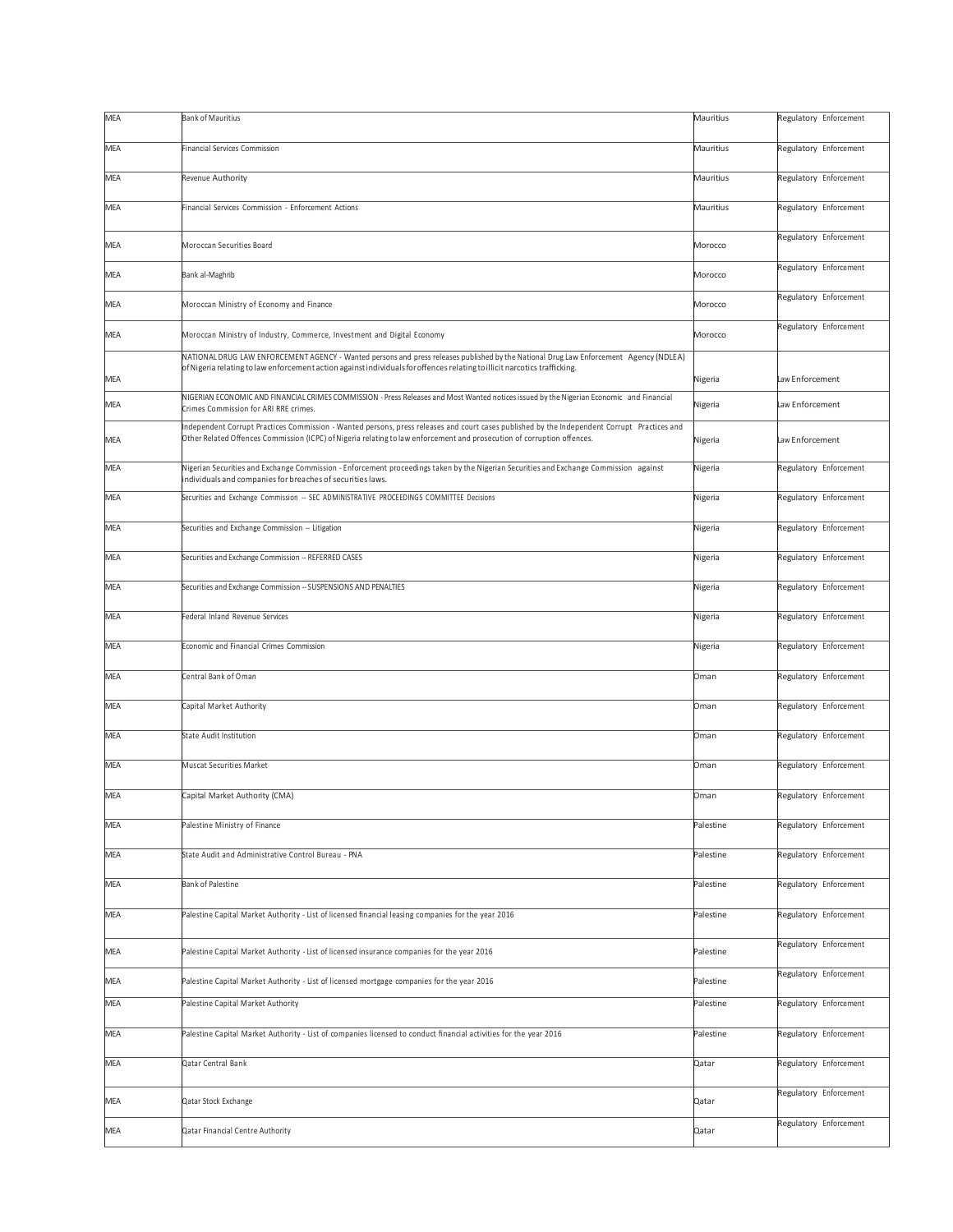| MEA        | Qatar Financial Centre Regulatory Authority                                                                                                                                                                                                                                            | Qatar        | Regulatory Enforcement                       |
|------------|----------------------------------------------------------------------------------------------------------------------------------------------------------------------------------------------------------------------------------------------------------------------------------------|--------------|----------------------------------------------|
| MEA        | Qatar Financial Markets Authority                                                                                                                                                                                                                                                      | Qatar        | Regulatory Enforcement                       |
| MEA        | Qatar Stock Exchange                                                                                                                                                                                                                                                                   | Qatar        | Regulatory Enforcement                       |
| MEA        | Qatar Financial Markets Authority                                                                                                                                                                                                                                                      | Qatar        | Regulatory Enforcement                       |
| MEA        | Rwanda National Police - Press releases issued by the Rwandan National Police on individuals and/or entities indicted for corruption and/or<br>organised crime-related actions or other serious criminal offences.                                                                     | Rwanda       | Law Enforcement                              |
| <b>MEA</b> | National Bank of Rwanda                                                                                                                                                                                                                                                                | Rwanda       | Regulatory Enforcement                       |
| <b>MEA</b> | Public Warnings - Securities Dealers                                                                                                                                                                                                                                                   |              | Sao Tome and Principe Regulatory Enforcement |
| MEA        | Saudi Arabian Capital Market Authority                                                                                                                                                                                                                                                 | Saudi Arabia | Regulatory Enforcement                       |
| MEA        | Saudi Arabian Monetary Agency                                                                                                                                                                                                                                                          | Saudi Arabia | Regulatory Enforcement                       |
| MEA        | Saudi Arabian Capital Market Authority                                                                                                                                                                                                                                                 | Saudi Arabia | Regulatory Enforcement                       |
| <b>MEA</b> | Saudi Stock Exchange (Tadawul) -- Suspended companies                                                                                                                                                                                                                                  | Saudi Arabia | Regulatory Enforcement                       |
| MEA        | Saudi Stock Exchange (Tadawul) -- Suspended companies historical list                                                                                                                                                                                                                  | Saudi Arabia | Regulatory Enforcement                       |
| MEA        | Chamber of Public Notaries                                                                                                                                                                                                                                                             | Senegal      | Regulatory Enforcement                       |
| MEA        | Central Bank of Seychelles                                                                                                                                                                                                                                                             | Seychelles   | Regulatory Enforcement                       |
| MEA        | Financial Services Authority Seychelles:                                                                                                                                                                                                                                               | Seychelles   | Regulatory Enforcement                       |
| MEA        | Bank of Sierra Leone                                                                                                                                                                                                                                                                   | Sierra Leone | Regulatory Enforcement                       |
| MEA        | Central Bank of Somalia                                                                                                                                                                                                                                                                | Somalia      | Regulatory Enforcement                       |
| MEA        | SOUTH AFRICAN POLICE SERVICE - Official press releases issued on the South African Police Service (SAPS) website on individuals and entities investigated,<br>indicted or wanted for corruption and/or organised crime-related actions or other serious criminal offences by the SAPS. | South Africa | Law Enforcement                              |
| MEA        | Financial Intelligence Centre -- Sanctions by FIC                                                                                                                                                                                                                                      | South Africa | Regulatory Enforcement                       |
| MEA        | Financial Intelligence Centre -- Sanctions issued by supervisory bodies                                                                                                                                                                                                                | South Africa | Regulatory Enforcement                       |
| MEA        | Bank of South Sudan                                                                                                                                                                                                                                                                    | South Africa | Regulatory Enforcement                       |
| MEA        | Central Bank of Sudan                                                                                                                                                                                                                                                                  | Sudan        | Regulatory Enforcement                       |
| MEA        | Syrian Commission on Financial Markets and Securities (SCFMS)                                                                                                                                                                                                                          | Syria        | Regulatory Enforcement                       |
| MEA        | Central Bank of Syria                                                                                                                                                                                                                                                                  | Syria        | Regulatory Enforcement                       |
| MEA        | vrian Ministry of Finance                                                                                                                                                                                                                                                              | Syria        | Regulatory Enforcement                       |
| MEA        | Financial Intelligence Unit                                                                                                                                                                                                                                                            | Tanzania     | Regulatory Enforcement                       |
| MEA        | Capital Market & Securities Authority                                                                                                                                                                                                                                                  | Tanzania     | Regulatory Enforcement                       |
| MEA        | Bank of Tanzania                                                                                                                                                                                                                                                                       | Tanzania     | Regulatory Enforcement                       |
| MEA        | Financial Intelligence Unit                                                                                                                                                                                                                                                            | Tanzania     | Regulatory Enforcement                       |
| MEA        | Regional Council for Public Savings and Financial Markets (CREPMF) -- Regulatory decisions                                                                                                                                                                                             | :Togo        | Regulatory Enforcement                       |
| MEA        | Inter-African Conference of Insurance Markets (CIMA)                                                                                                                                                                                                                                   | Togo         | Regulatory Enforcement                       |
| MEA        | Central Bank of Tunisia                                                                                                                                                                                                                                                                | Tunisia      | Regulatory Enforcement                       |
| MEA        | Tunisia Stock Exchange (Bourse de Tunis)                                                                                                                                                                                                                                               | Tunisia      | Regulatory Enforcement                       |
| MEA        | Tunisian Council of the Financial Market                                                                                                                                                                                                                                               | Tunisia      | Regulatory Enforcement                       |